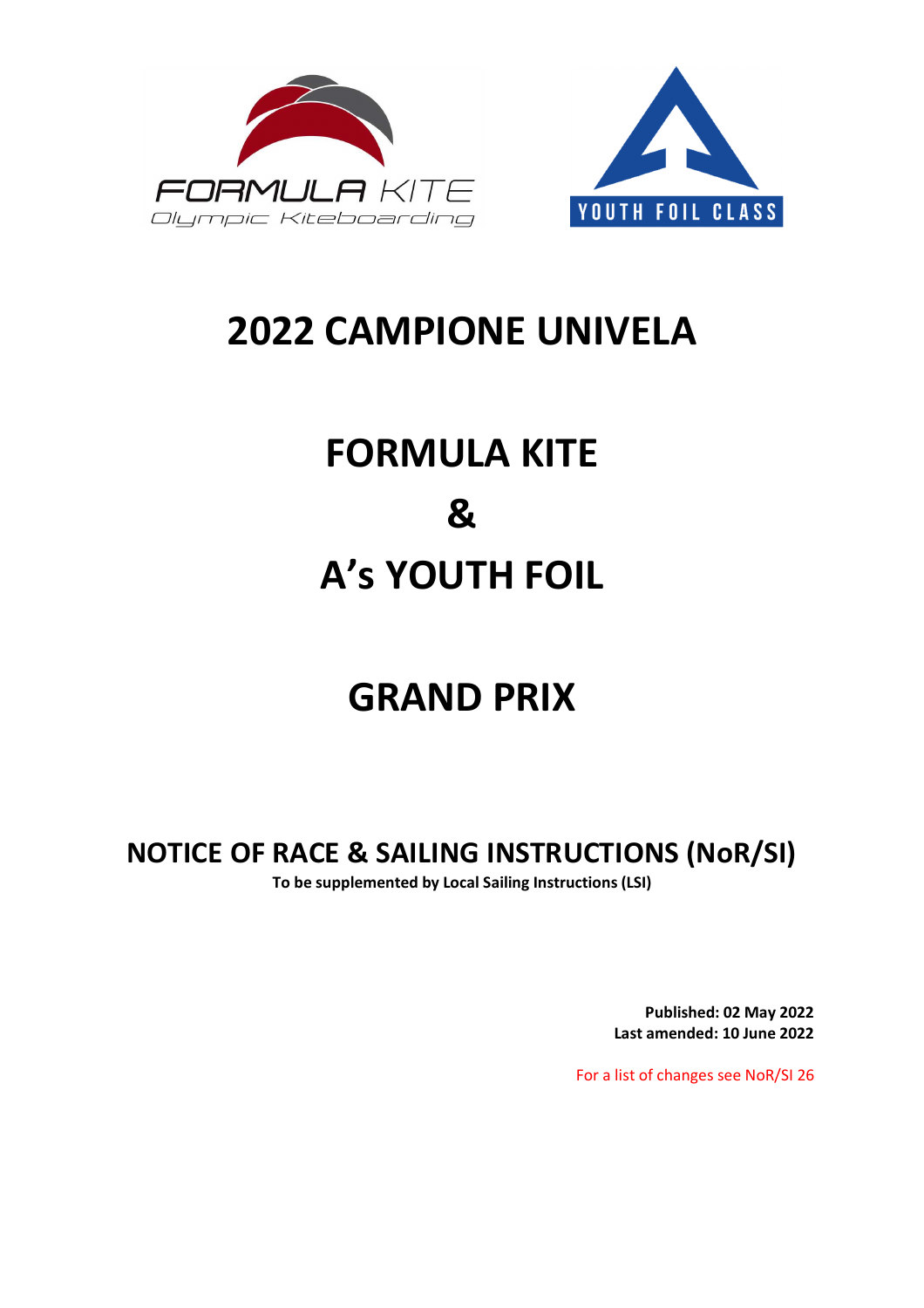### **1 DATE AND VENUE**

| <b>Organizing Authority</b>                                                                                                | <b>Dates</b>                                             |
|----------------------------------------------------------------------------------------------------------------------------|----------------------------------------------------------|
| Univela Sailing s.s.d.a r.l.<br>under the authority of the<br>Formula Kite and A's Youth Foil<br><b>Class Associations</b> | 23 June 2022<br>$\overline{\phantom{a}}$<br>26 June 2022 |
|                                                                                                                            |                                                          |

If the event is cancelled, any paid entry fees will be refunded in full. The organizing authority will not be liable for any other expenses incurred.

### **2 RULES**

- 2.1 The event is governed by the rules as defined in The Racing Rules of Sailing (RRS). Other documents under RRS Definition: Rule (g) include:
- 2.1.1 [DP] [SP] The Equipment Regulations (ER);
- 2.1.2 [DP] [SP] The Support Team Regulations (STR); and
- 2.1.3 [NP] [DP] The Competitors Media Guide (CMG)
- 2.2 RRS Appendix F applies.
- 2.3 For the Medal Series, Addendum FMS to these NoR/SI applies.
- 2.4 Local Sailing Instructions (LSI) will be published and may change or supplement rules in these NoR/SIs.
- 2.5 A kiteboard shall neither make transmissions while racing nor receive communications not available to all kiteboards, except in an emergency or when using equipment provided by the organizing authority.
- 2.6 In all rules governing the event;
- 2.6.1 The terms 'rider', 'competitor', 'crew', 'athlete' and 'owner' mean a person competing, or intending to compete, in the event;
- 2.6.2 [SP] denotes a rule for which a standard penalty may be applied by the race committee or technical committee without a hearing as per NoR/SI 18.6.
- 2.6.3 [NP] denotes a rule that shall not be grounds for protest by a kiteboard and for which the protest committee may refuse to hold a hearing. This changes RRS 60.1(a) and 63.1.
- 2.7 If there is a conflict between languages the English text will take precedence.
- 2.8 Changed Rules:
- 2.8.1 Add rule RRS 62.1(e): the action of a drone, or any other flying device.
- 2.8.2 Actions by event officials to implement COVID-19 guidance, protocols, or legislation, even if they later prove to have been unnecessary, will not be grounds for redress. This changes RRS 62.1(a).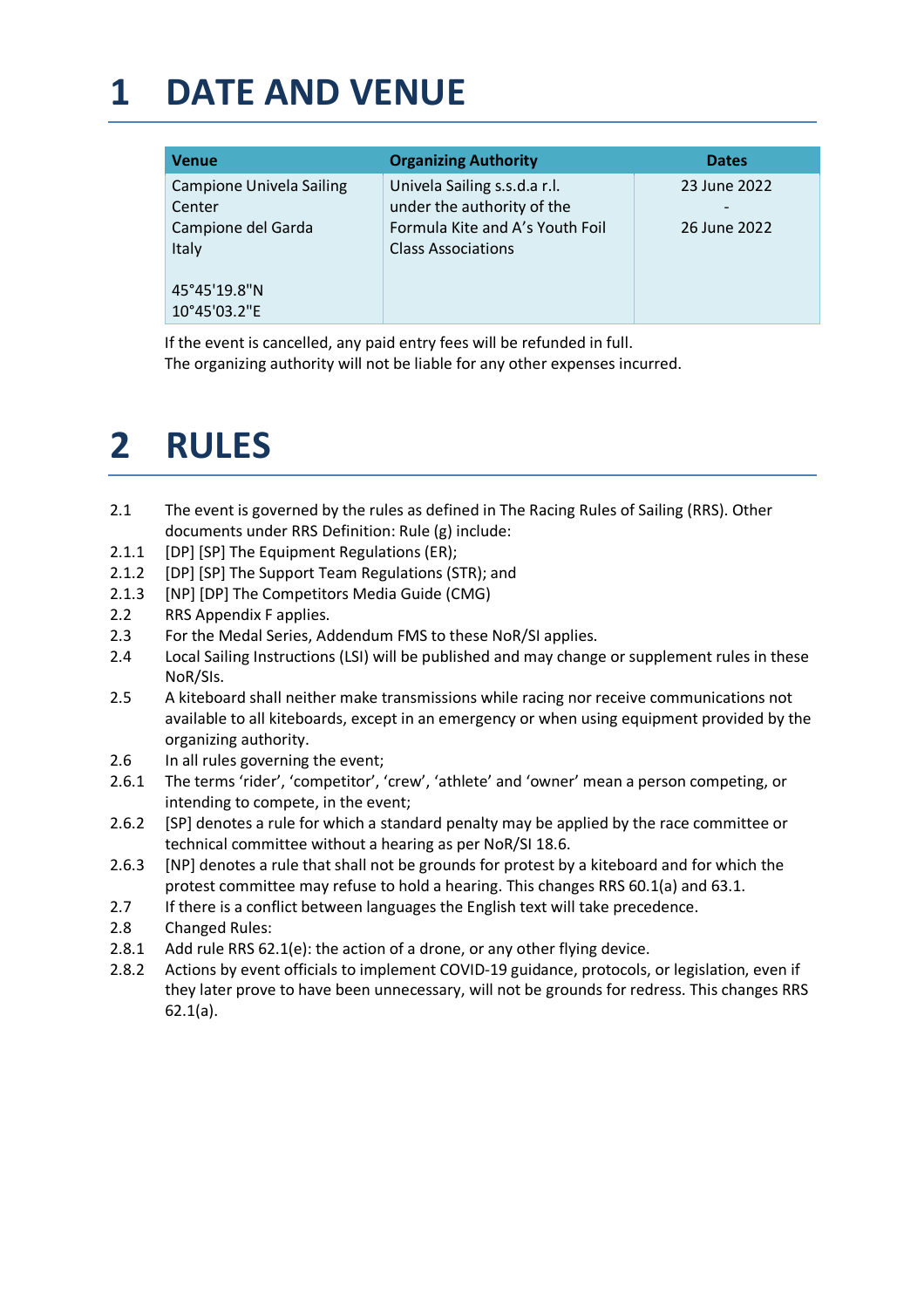## **3 EVENTS, QUOTAS AND ELIGIBILITY**

| <b>Event</b>              | <b>Class</b>   | <b>Division</b>      | <b>Max. Quota</b> |
|---------------------------|----------------|----------------------|-------------------|
| Men's Individual          | Formula Kite   | ₩ <sup>21</sup> Open | 30                |
| <b>Women's Individual</b> | Formula Kite   | ₩ <sup>21</sup> Open | 30                |
| <b>Boy's Individual</b>   | A's Youth Foil | U17                  | 30                |
|                           |                | U <sub>15</sub>      | Included in above |
| Girl's Individual         | A's Youth Foil | U17                  | Included in above |
|                           |                | U <sub>15</sub>      | Included in above |

3.1 There will be competition in the following events, classes and categories:

U17: born 2006 or after

U15: born 2008 or after

- 3.1.1 Exceptions to the maximum quota may be made at the discretion of the organizing authority. Additional places will be granted to one competitor per event for MNAs that have not entered any competitor.
- 3.1.2 If less than five (5) competitors are registered in an event or division, they may be combined with the other gender.
- 3.2 World Sailing Eligibility will apply. Each competitor shall be registered as a World Sailing Sailor on the World Sailing website.
- 3.3 On 1 March 2022, World Sailing published the following recommendations in reaction to the situation in Ukraine: https://www.sailing.org/2022/03/01/world-sailing-statement-6/.
- 3.3.1 To help preserve the integrity and safety of the regatta, no entries from kiteboards representing Russia or Belarus will be accepted.
- 3.3.2 Unless otherwise approved by the IOC or the World Sailing Board in accordance with regulation 19.12, each competitor shall be a national of the country they represent.
- 3.4 Olympic gender requirements will apply.
- 3.5 Each competitor shall be a member of an IKA member (National Class Association) of either his/her nationality or his/her country of permanent residence. Evidence of membership shall be presented at registration if requested. If no current member exists, the competitor shall become individual member of IKA. Membership formalities may be completed on site.
- 3.6 Competitors shall bring their own equipment.

### **4 ENTRY AND REGISTRATION**

- 4.1 Competitor registrations shall be made through the IKA online registration system at https://www.campioneunivela.it/en/regattas/2022/ika-kitefoil-open-national-championship/
- 4.2 Entries will be accepted on a first come-first served basis.
- 4.3 Registration fees per competitor are as follows (all plus credit card fees) and are not refundable except if the event is cancelled:

| <b>Early Bird</b> | <b>Early Bird</b> | Regular          | <b>Regular Entry</b> | Late             |
|-------------------|-------------------|------------------|----------------------|------------------|
| <b>Entry Fee</b>  | <b>Deadline</b>   | <b>Entry Fee</b> | <b>Deadline</b>      | <b>Entry Fee</b> |
|                   |                   | <b>150 EUR</b>   | 09 June 2022         | <b>200 EUR</b>   |

- 4.4 Competitors shall provide the following documentation prior to completing registration formalities on site:
	- Proof of entry fee payment;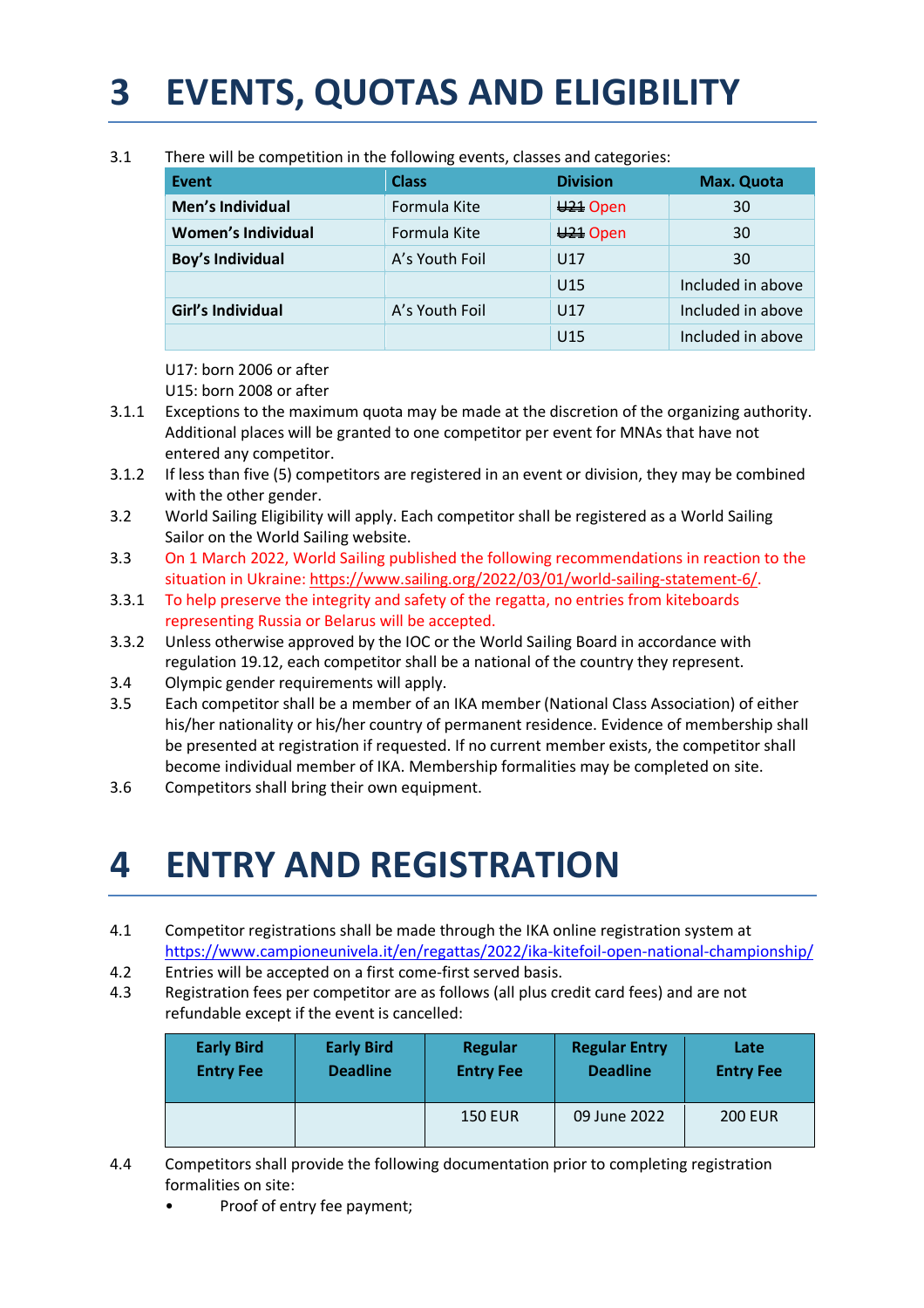- Evidence of national class association membership;
- Proof of nationality;
- Proof of age;
- World Sailor ID;
- Parental/legal guardian consent for those under the age of 18; (see attachments) and
- Medical Treatment Permission for those under the age of 18 or on their parent's medical insurance policy (see attachments).
- 4.5 Support Teams
- 4.5.1 Support persons shall register with the local organizing authority at registration day and shall comply with the local legislation and the Support Team Regulations. The local organizing authority may refuse registrations or accept later registrations at their discretion.
- 4.5.2 Support boats shall be registered online through the IKA online support boat registration system at https://www.kiteclasses.org/supportboatregistration
- 4.5.3 The registration fee for support boats is 150 EUR. The amount shall be paid in cash during onsite registration. This fee includes slipway/crane use, trailer, and car parking in the marina.
- 4.5.4 Support persons shall provide the following documentation prior to completing registration formalities on site:
	- Boat Driving License (if applicable); and
	- Completed and signed Support Person (Coach) Registration Form
- 4.6 [NP] [SP] [DP] Athletes, support persons and team leaders shall personally sign the registration form at the Race Office at the specified time.
- 4.7 An entry is not complete until the kiteboard has fully paid the registration fee and has completed registration at the venue. Registration includes equipment inspection and entry requirement checks.

### **5 SCHEDULE**

#### 5.1 The schedule will be as follows (all times are local):

| <b>Date</b>                 | <b>Activity</b>                   | Time          |
|-----------------------------|-----------------------------------|---------------|
| 22 June 2022                | Arrival, venue opens              |               |
| 23 June 2022                | <b>On-Site Registration</b>       | $1000 - 1800$ |
| 24 June 2022 - 25 June 2022 | Races                             | 0800          |
| 26 June 2022                | Races                             | 0800          |
|                             | Prize Giving and Closing Ceremony | 1800          |
| 27 June 2022                | Departure, venue closes           |               |

- 5.2 There will be a briefing for competitors and support persons daily 1 hour before the first scheduled warning signal.
- 5.3 Addendum 3 shows the provisional race schedule, including the time of the first warning signal and the number of scheduled races.
- 5.4 Any change to Addendum 3 will be posted no later than 20:00 on the previous evening of any race affected.
- 5.5 Not more than one race per fleet may be sailed ahead of schedule at the discretion of the race committee.
- 5.6 Not more than a total of 6 races per fleet will be sailed per day.
- 5.7 On the last day of racing no warning signal will be made after 1700 hours.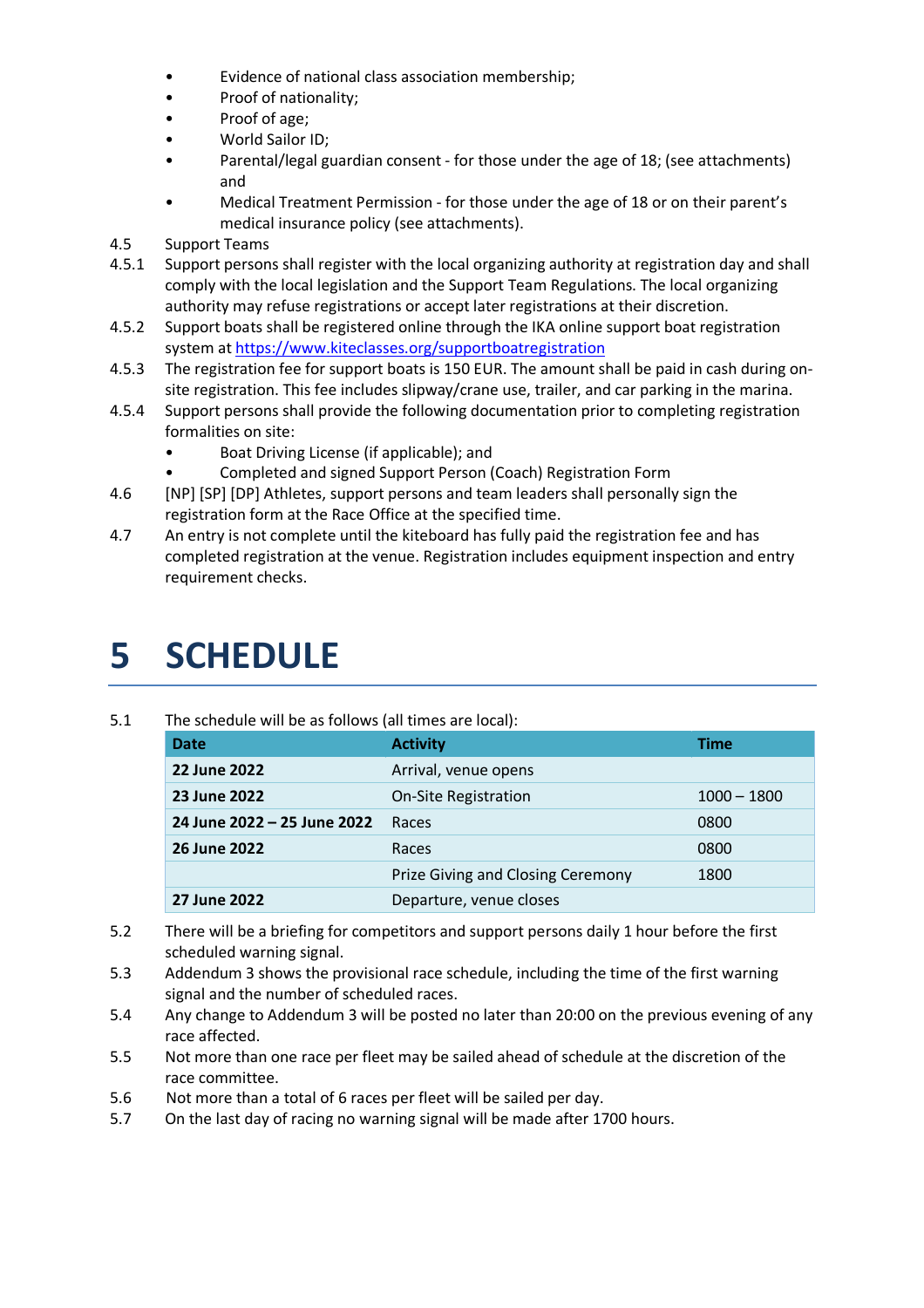### **6 FORMAT AND SCORING**

- 6.1 One race for all fleets is required to be completed to constitute an event.
- 6.2 The format for each event will be a single series (see Addendum 7)
- 6.3 Division rankings (if any) will be established by simple extraction from the overall standings.
- 6.4 To request correction of an alleged error in posted race or series results, a kiteboard may submit a scoring enquiry through the online platform.

### **7 NOT IN USE**

### **8 COURSES AND RACING AREAS**

- 8.1 The diagrams in Addendum 1 show the courses, the course designations, the approximate angles between legs, the order in which marks are to be passed, and the side on which each mark is to be left.
- 8.2 If mark P is not set, it shall be disregarded.
- 8.3 Courses will not be shortened. This changes RRS 32.
- 8.4 Addendum 4 shows the location of the venue and the course area.

### **9 STARTING AND FINISHING**

- 9.1 To alert kiteboards that a sequence of races will begin soon, the starting line flag will be displayed with one sound at least five minutes before a warning signal is made.
- 9.2 The starting line will be between a staff displaying an orange/white chequered flag on the race committee vessel and either:
	- a) the course side of the port-end inflatable mark, or
	- b) a staff displaying an orange/white chequered flag on the race committee vessel on the port end.

This changes RRS Race Signals.

- 9.3 A kiteboard starting later than 1 minute after her starting signal will be scored Did Not Start. This changes RRS A5.1 and A5.2
- 9.4 The finishing line will be between a staff displaying a blue/white chequered flag and the course side of the nearby finishing mark. This changes RRS Race Signals.
- 9.5 [DP] When a starting sequence is in progress, kiteboards whose warning signal has not been made shall avoid the starting area. The starting area is defined as an area 100 meters from the starting line and marks in all directions.
- 9.6 [DP] Kiteboards that have finished shall sail clear of the finish area.

### **10 TIME LIMITS AND TARGET TIMES**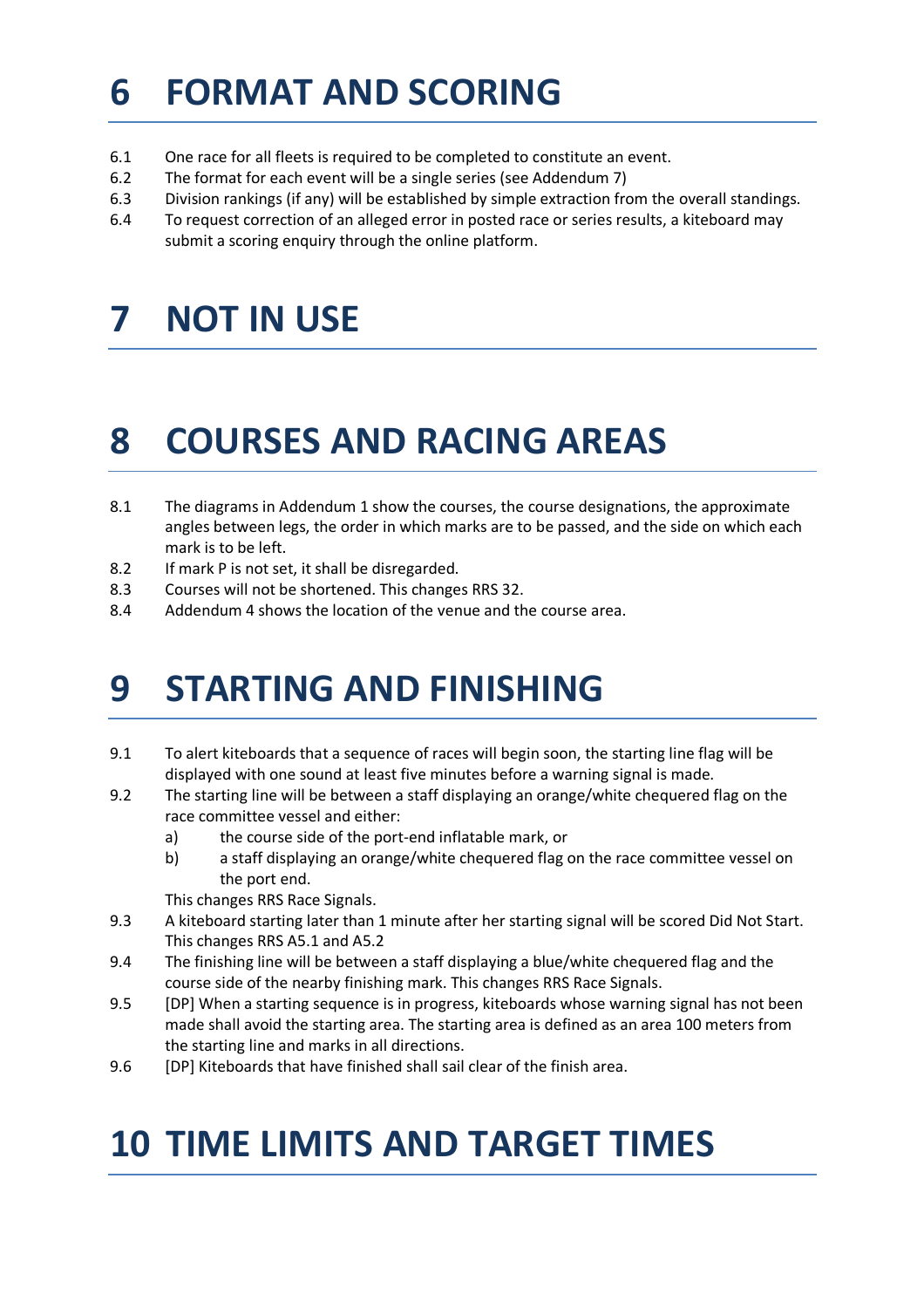10.1 Time limits and target times, in minutes, are as follows:

|                                                  | <b>Target Time</b> | <b>Race Time</b><br>Limit | <b>Mark 1 Time Limit</b> | <b>Finish Time</b><br><b>Window</b> |
|--------------------------------------------------|--------------------|---------------------------|--------------------------|-------------------------------------|
| <b>Opening Series</b><br><b>Last Race</b>        | 12                 | 24                        | $\mathbf b$              | 6                                   |
| <b>Medal Series</b><br><b>Short Track Series</b> |                    | 12                        | 4                        | 3                                   |

- 10.2 If no kiteboard rounds Mark 1 within the Mark 1 time limit, the race shall be abandoned.
- 10.3 Not meeting the target time will not be grounds for redress. This changes RRS 62.1(a).
- 10.4 Kiteboards not finishing within the Finish Time Window (time after the first kiteboard starts, sails the course and finishes) will be scored DNF without a hearing. This changes RRS 35, A5.1 and A5.2

## **11 [DP] [SP] [NP] IDENTIFICATION AND ADVERTISING**

- 11.1 When provided by the organizing authority, kiteboards and competitors shall carry, display or wear the following as instructed:
- 11.1.1 Competition bibs for all competitors with an individually assigned competition number, worn as intended over all other clothing and equipment at any time when afloat. Replacements for lost competition bibs are available for 20 EUR.
- 11.1.2 Event leader bibs with an individually assigned competition number, worn as intended over all other clothing and equipment at any time when afloat.
- 11.1.3 Event advertising
- 11.1.4 Cameras and other media equipment
- 11.1.5 Tracking and timing equipment.
- 11.2 Kiteboards shall not display advertising from previous events.

## **12 COMMUNICATION WITH COMPETITORS**

- 12.1 The official notice board and event management system for requests is online here: https://www.racingrulesofsailing.org/documents/3937/event
- 12.1.1 Complementary information may be posted on a notice board in the venue.
- 12.1.2 Informal communication may be sent through a Telegram group.
- 12.2 The location of the official flagpole as well as the link for joining the informal Telegram group will be described in the LSI.
- 12.3 When flag AP is displayed ashore, '1 minute' is replaced with 'not less than 20 minutes' in the race signal AP. This changes RRS Race Signals.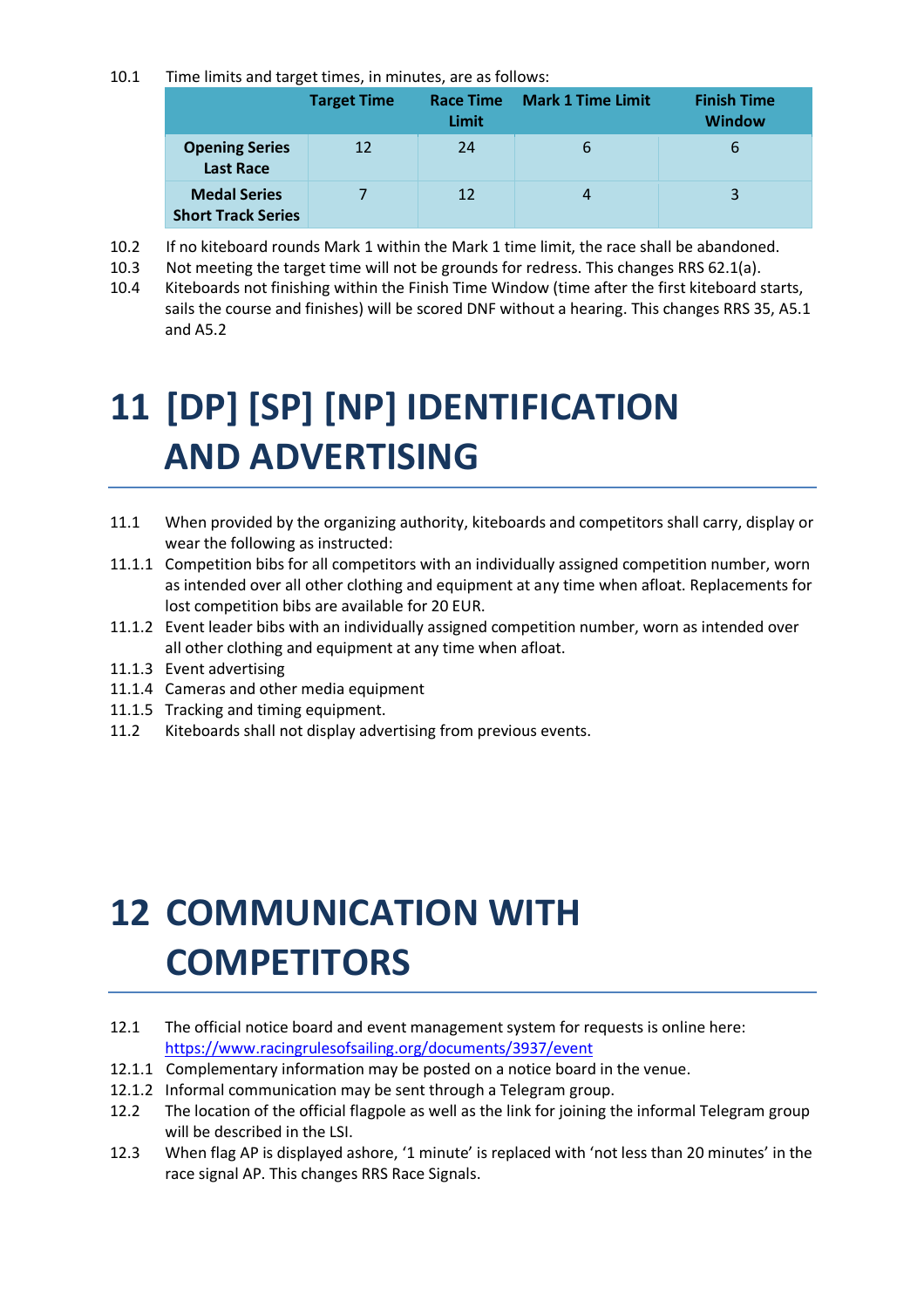- 12.4 Flag K displayed afloat and ashore with two sounds means 'Races not started are postponed. The warning signal will be made not less than 5 minutes after removal (with one long sound) unless at that time the race is postponed again or abandoned.'
- 12.5 [DP] [NP] Flag G displayed ashore with two sounds means 'No kiteboard shall go afloat until this signal is removed (with one long sound). The warning signal will be made not less than 20 minutes after removal.'
- 12.6 [DP] [NP] Flag G displayed afloat means 'Kiteboards shall return ashore as soon as reasonably possible.'
- 12.7 A signal displayed at the finish vessel applies only to the fleet that is finishing. This changes RRS Race Signals preamble.
- 12.8 The LSIs will be posted on the official notice board no later than the technical meeting.

## **13 CHANGES TO NOTICE OF RACE AND SAILING INSTRUCTIONS**

Any change to the NoR/SI and the LSI will be posted 30 minutes before it will take effect.

## **14 [DP] [SP] [NP] SAFETY REGULATIONS**

- 14.1 When Flag G is displayed ashore, competitors returning ashore shall either personally check in at the official flag pole where the flag is displayed, or be reported as safe by their support persons.
- 14.2 Kiteboards not leaving the launching area for a scheduled race shall promptly notify the race committee.
- 14.3 A helmet to the minimum standard EN1385 or EN1077 or equivalent with at least 300 square centimetres of the exterior surface in a high visibility colour shall be worn at all times when afloat, except briefly while changing or adjusting clothing or personal equipment, or during on-water interviews.
- 14.4 Body protection (Impact vest) which may also act as a personal flotation device in accordance with CR C.3.2(b) shall be worn at all times when afloat, except briefly while changing or adjusting clothing or personal equipment.

# **15 [DP] [NP] CODE OF CONDUCT**

- 15.1 Competitors and support persons shall comply with any reasonable request from an event official. Non-compliance may be misconduct.
- 15.2 Kiteboards not racing shall remain clear of areas where kiteboards are racing and any official boat.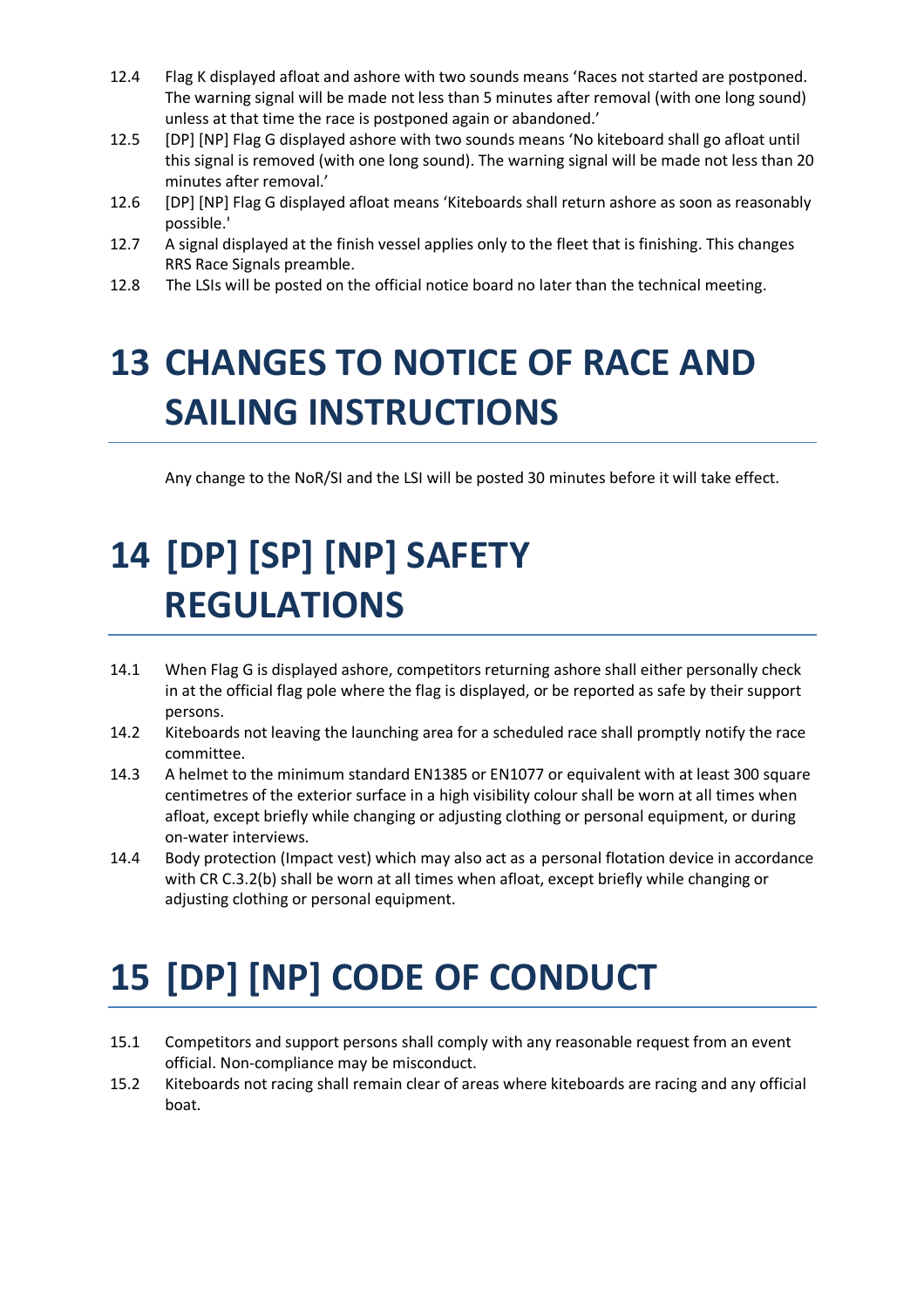# **16 [SP] [DP] [NP] EQUIPMENT INSPECTION**

- 16.1 Competitors shall submit a completed Equipment Registration Form before 19:00 hours on 23 June 2022 through an electronic system provided by the technical committee. Exceptions may be authorized by the technical committee.
- 16.3 Information on equipment to be inspected after racing each day will be posted within the protest time limit. Competitors shall present the equipment to be inspected at the time posted.
- 16.4 The fact that race officials may conduct inspections of a kiteboard does not reduce the responsibilities of each competitor set out in the class rules, these NoR/SI, the RRS and the Event Equipment Rules (ER).
- 16.5 Kiteboards are required to comply with RRS 78.1 and Event Equipment Rules (ER) from the time of the first scheduled warning signal until the end of the event.
- 16.6 Upon arriving ashore, a kiteboard may be instructed by a member of the race committee or the technical committee to proceed immediately to a designated area for inspection.
- 16.7 Substitution of damaged or lost equipment will not be allowed unless authorized by the technical committee. Requests for substitution shall be made at the first reasonable opportunity through the online platform.

### **17 INTERNATIONAL JURY**

An international jury may be appointed in accordance with RRS 91(b). Its decisions will be final as provided in RRS 70.5.

## **18 HEARING REQUESTS AND PENALTIES**

- 18.1 Hearing request forms are available through the online platform.
- 18.2 The protest time limits will be described in the LSI.
- 18.2 Notices will be posted within 15 minutes of the protest time limit to inform competitors of hearings in which they are parties or named as witnesses. Hearings will be held beginning at the time posted. Hearings may be scheduled to begin up to 15 minutes before the end of the protest time limit.
- 18.5 Penalties for breaches of the ER, STR, CMG, class rules or rules in the NoR and SIs marked [DP] or [SP], should the case go to a hearing, are at the discretion of the protest committee.
- 18.6 For breaches of NoR/SI marked [SP], the race committee or technical committee may apply a standard penalty without a hearing to the race closest in time to the incident. The scores of other kiteboards shall not be changed; therefore, two kiteboards may receive the same score. However, the race committee or technical committee may protest a kiteboard when they consider the standard penalty to be inappropriate. A kiteboard that has been penalized with a standard penalty can neither be protested for the same incident by another kiteboard nor can another kiteboard request redress for this race committee action. This changes RRS 60.1, 63.1 and Appendix A5.
- 18.7 RRS 62.2 (b) and 66.2(a) also apply on the last day of Q2 and Q3, the last day of the Opening Series, and on the day of the Short Track Series.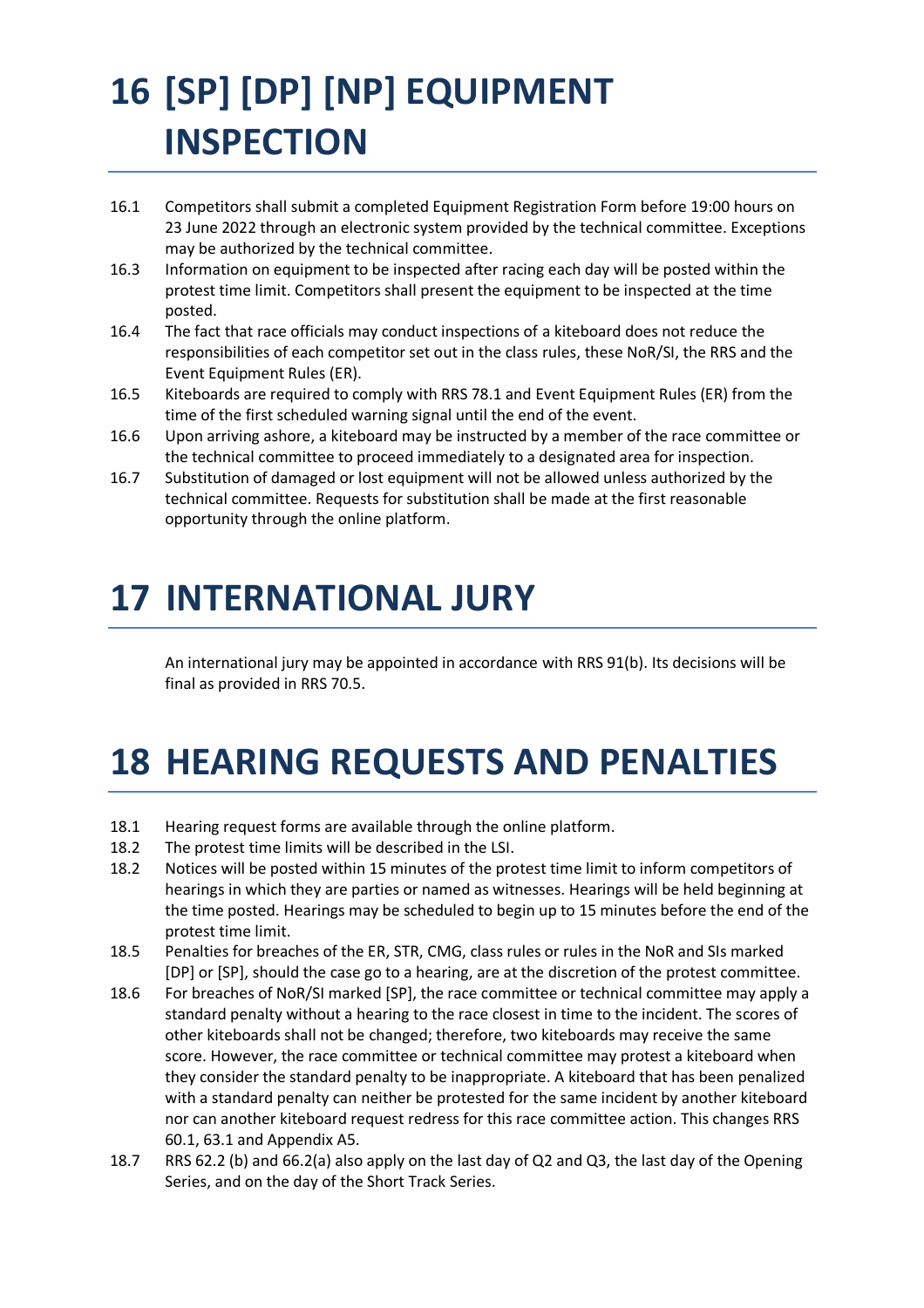## **19 SUPPORT TEAMS**

- 19.1 A support boat includes any boat that is under the control or direction of a support person, including any person gathering data that may be used at a later time.
- 19.2 Support boats shall clearly display their 3-letter country code and other identification if provided by the organizing authority. The minimum height for the letters shall be 200 mm. and visible from both sides of the vessel.
- 19.3 Except when participating in rescue operations as requested or instructed by the race committee, support boats shall remain in the area defined in Addendum 2 from the time of the preparatory signal for the first group to start until all kiteboards have finished or retired or the race committee signals a postponement, general recall or abandonment.

## **20 [DP] [NP] PRIZES, VICTORY CEREMONY**

- 20.1 Trophies will be awarded to the first three competitors in each division with five or more entries.
- 20.2 Medals will be awarded to the first ten competitors in each event with five or more entries.
- 20.3 If a competitor who finished in the top 3 leaves the event before the conclusion of the victory ceremony or, if other competitor, leaves the venue before the day before the victory ceremony, IKA may exclude that competitor from the next IKA Championship or impose any similar sanction.
- 20.4 IKA may reduce or remove a prize in the case of misconduct or refusal to comply with any reasonable request, including attendance at official functions.

# **21 [NP] [DP] INSURANCE**

- 21.1 Each competitor, person in charge under RRS 46 and boat driver shall hold a valid insurance certificate showing proof of third-party liability coverage of at least 500.000 Euro or equivalent per incident.
- 21.2 The Organizing Authority is not responsible for verifying the status or validity of certificates.

### **22 DOPING CONTROL**

 Competitors are reminded of the World Sailing rules and regulations concerning the use of banned methods and substances, which are contained in the World Sailing Anti-Doping Code. Drug testing may take place during this event.

### **23 RISK STATEMENT**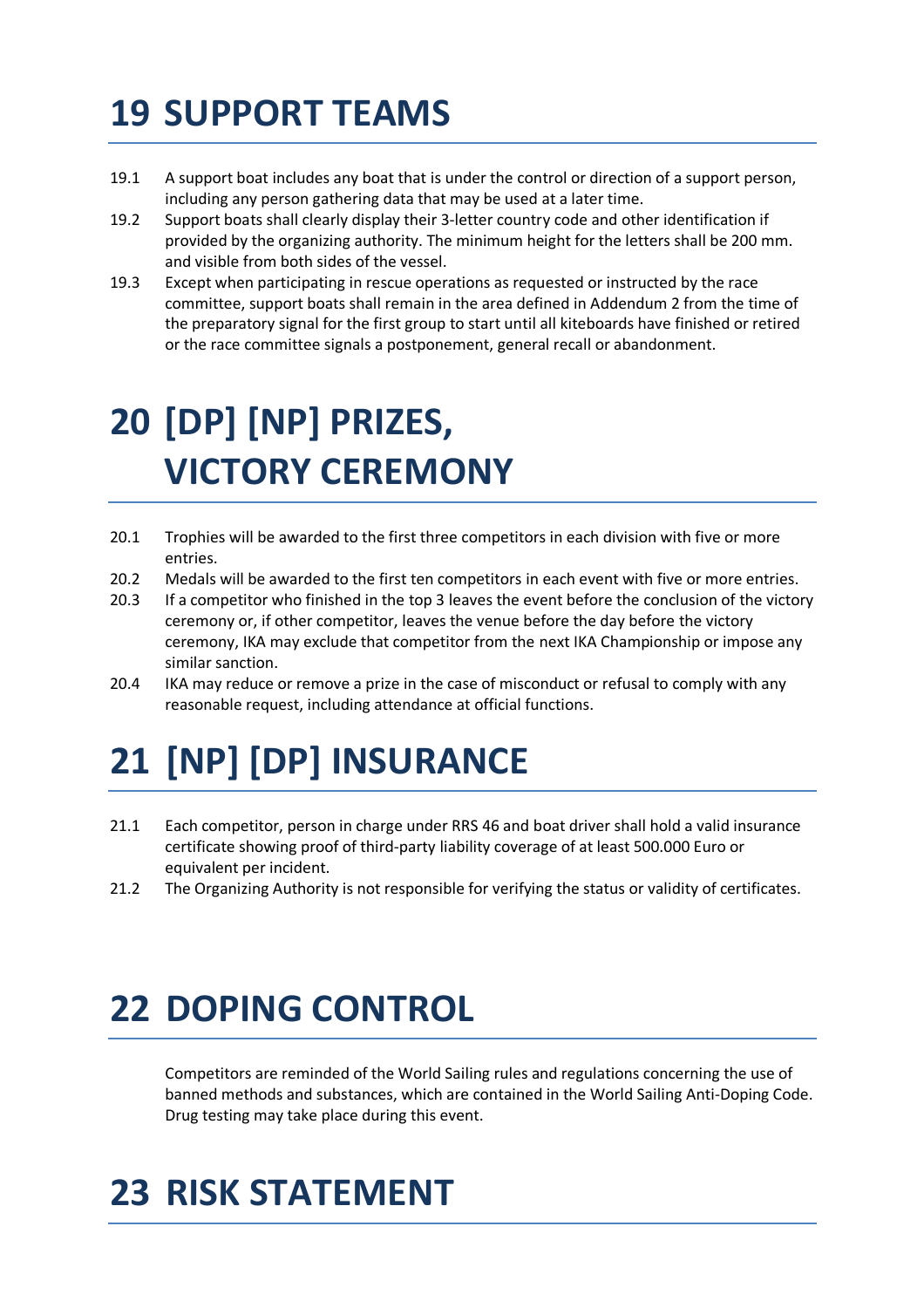- 23.1. In cases of force majeure or on grounds of administrative orders or for safety reasons, the organizing authority is entitled to make changes in the realization of the event or to cancel the event. This does not constitute any liability by the organizer towards the participant, if the reasons for the changes or the cancellation do not result from a wilful or grossly negligent behaviour of the organizer.
- 23.2 In case of a violation of obligations that do not constitute primary or material contractual duties (cardinal obligations), the liability of the organizer for financial and property damages incurred by the participant during or in connection with the participation in the event and resulting from a conduct of the organizer, IKA, the involved classes and their representatives, servants or agents (including but not limited to race committee , protest committee and technical committee), is restricted to damages that were caused wilfully or grossly negligent. When a violation of cardinal obligations occurs due to minor negligence, the liability of the organizer is limited to foreseeable, typical damages.
- 23.3 Competitors and support persons participate in the event entirely at their own risk and they are reminded of the provisions of RRS 3, Decision to Race. Kiteboarding is by its nature an unpredictable sport and therefore involves an element of risk. By taking part in the event, each competitor agrees and acknowledges that:
	- They acknowledge that there are risks involved in the Event. They fully realise the dangers of participating in the Event, and fully assume the risks associated with their participation and their wellbeing and safety during and after the Event.
	- They understand and acknowledge that the Event organisers (including all officials and event volunteers) provide no warranties, regarding their wellbeing and safety.
	- They acknowledge that participating in this event may involve a test of a person's physical and mental limits and carries with it the potential for death, serious injury, and property loss. The risks include, but are not limited to, those caused by the elements, facilities, temperature, weather, condition of participants, equipment, vehicular traffic, lack of hydration, and actions of other people including, but not limited to, participants, volunteers, officials, and/or producers of the event.
	- They agree that to the extent permissible by law, World Sailing, the International Kiteboarding Association, their classes, the event organisers (including all officials and event volunteers), IKA, the sponsors and other parties associated with the Event, have no liability to them whatsoever for any direct or indirect loss, (including, but not limited to injury or death) sustained by them during or in any way related to their participation in the Event.
	- They WAIVE, RELEASE, AND DISCHARGE from any and all liability, including but not limited to, liability arising from the negligence or fault of the entities or persons released, for their death, disability, personal injury, property damage, property theft, or actions of any kind which may hereafter occur to them including their traveling to and from this event, THE FOLLOWING ENTITIES OR PERSONS: World Sailing, The International Kiteboarding Association, their classes, the event organisers (including all officials and event volunteers), IKA, the sponsors and other parties associated with the Event, employees, volunteers, representatives, and agents, and the event holders, sponsors, and volunteers;
	- They INDEMNIFY, HOLD HARMLESS, AND PROMISE NOT TO SUE the entities or persons mentioned in the above paragraphs from any and all liabilities or claims made as a result of participation in this event, whether caused by the negligence of release or otherwise.
	- They have taken medical advice on any pre-existing medical conditions and confirm that it is medically safe for them to participate in the Event.
	- They are responsible for the safety of themselves, their equipment and their other property at any time.
	- They are satisfied that their equipment is in good order, equipped to compete in the event and they are fit to participate;
	- They accept responsibility for any injury, damage or loss to the extent caused by their own actions or omissions;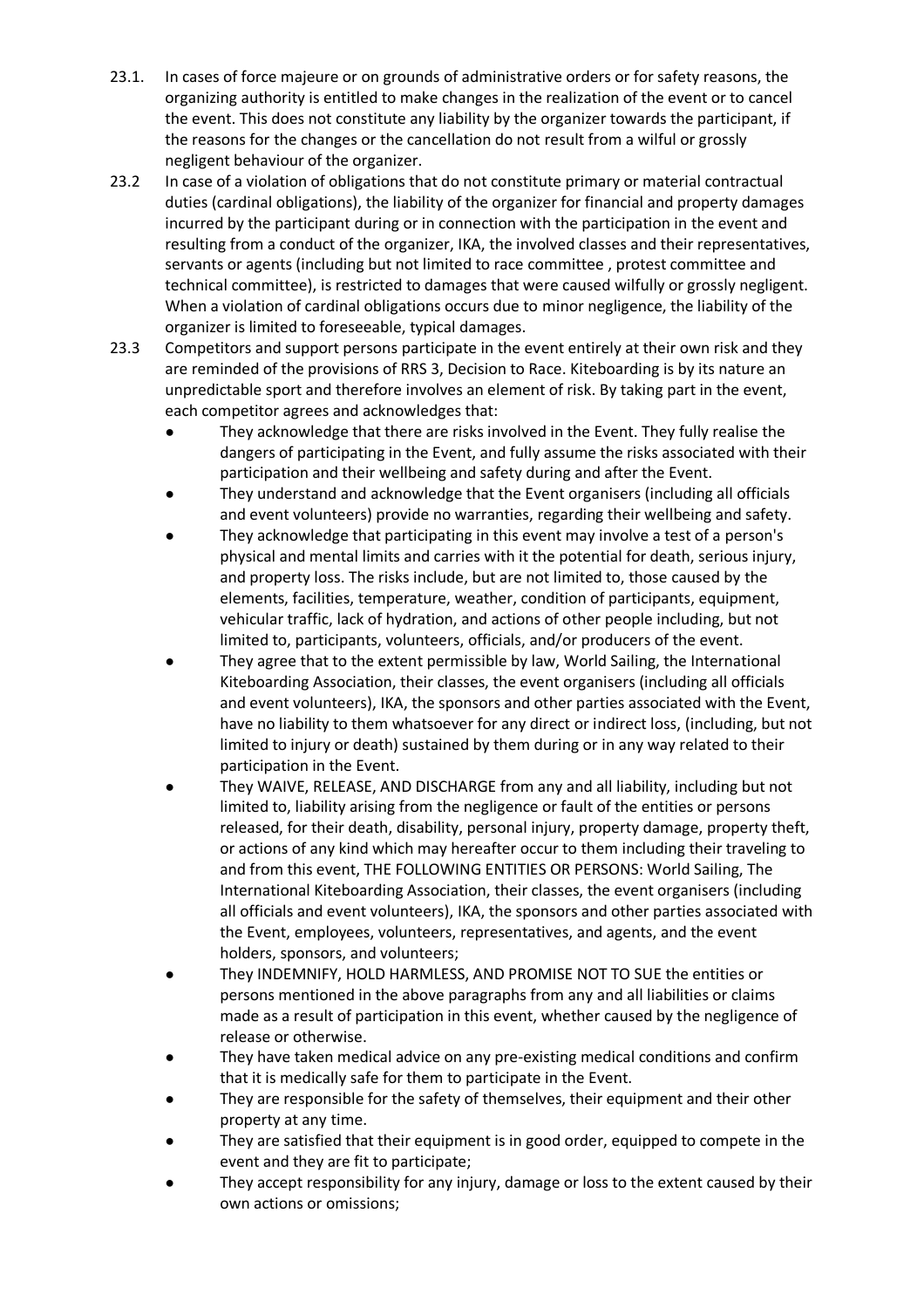- They consent to receive medical treatment which may be deemed advisable in the event of injury, accident, and/or illness during this event.
- They acknowledge that the provision of a race management and rescue team, judges, umpires and other officials and volunteers by the organizer does not relieve them of their own responsibilities;
- They acknowledge that the provision of rescue craft cover is limited to such assistance, particularly in extreme weather conditions, as can be practically provided in the circumstances.
- Participants are made aware that small unmanned aircrafts (drones) may fly over them and operate in close vicinity to them.

## **24 [SP] [DP] [NP] MEDIA RIGHTS**

- 24.1 By participating in the event, competitors and support persons automatically grant to the organizing authority, IKA, all involved classes, and their sponsors the right in perpetuity to make, use and show, from time to time at their discretion, any motion pictures and live, taped or filmed television and other reproductions of the athlete during and after the period of the event without compensation.
- 24.2 Competitors shall comply with the Competitor Media Guide (CMG). The CMG will include further information on television production, press conferences, interviews, mixed zones, and promotion of the event.

### **25 DATA PROTECTION AND PRIVACY**

With registration the competitor or support person agrees on data usage as defined in this data protection and privacy notice. See IKA Privacy Notice in Addendum 8.

Reference is made to data protection of personal information and data. Any personal information and data given to the organizers will be used only as follows:

- (a) All data regarding participating athletes, support persons and their kiteboard will be processed and archived for the purpose of this event and events of similar nature that might be of interest to the participant.
- (b) Personal information contains the participant's real name, date of birth, home club, boat type. boat number, address data, mobile phone, email address and emergency contact information. In particular, results, calculatory and visual analyses, position monitoring and race analyses will be published with reference to the competitors' names.

### **26 DOCUMENT CHANGE HISTORY**

02 May 2022 Initial Version 10 June 2022 NoR?SI 3.1: Correction of division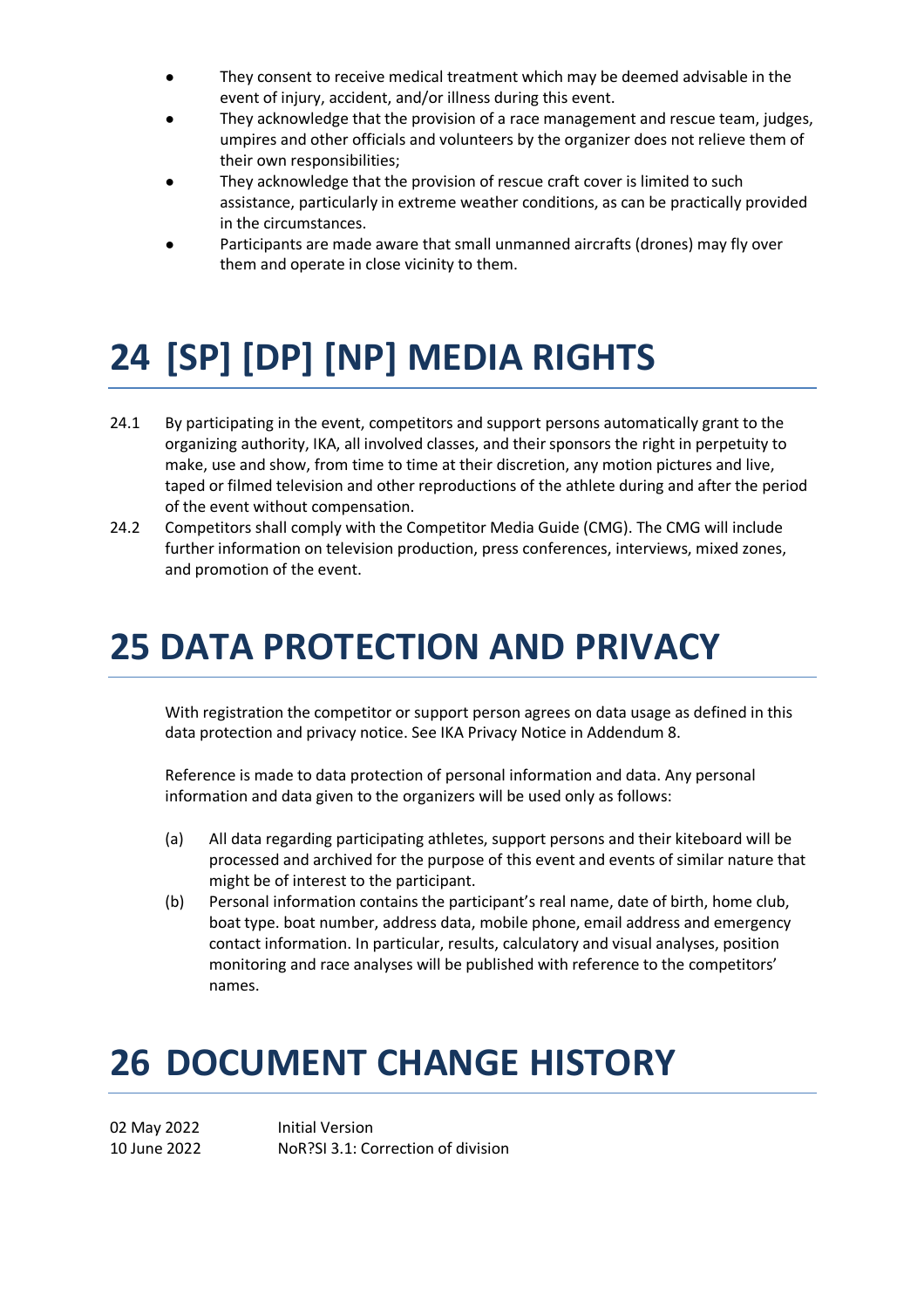## **FURTHER INFORMATION (NOT PART OF THE NOTICE OF RACE)**

#### **Contacts**

| <b>Organization</b> | Name / Surname     | <b>Email</b>                                         |
|---------------------|--------------------|------------------------------------------------------|
| <b>LOA</b>          | Tristano Vacondio  | info@tristanovacondio.com<br>info@campioneunivela.it |
| <b>IKA</b>          | Markus Schwendtner | markus@kiteclasses.org<br>Phone: +306982083098       |

#### **Site Information**

https://www.campioneunivela.it/en/club/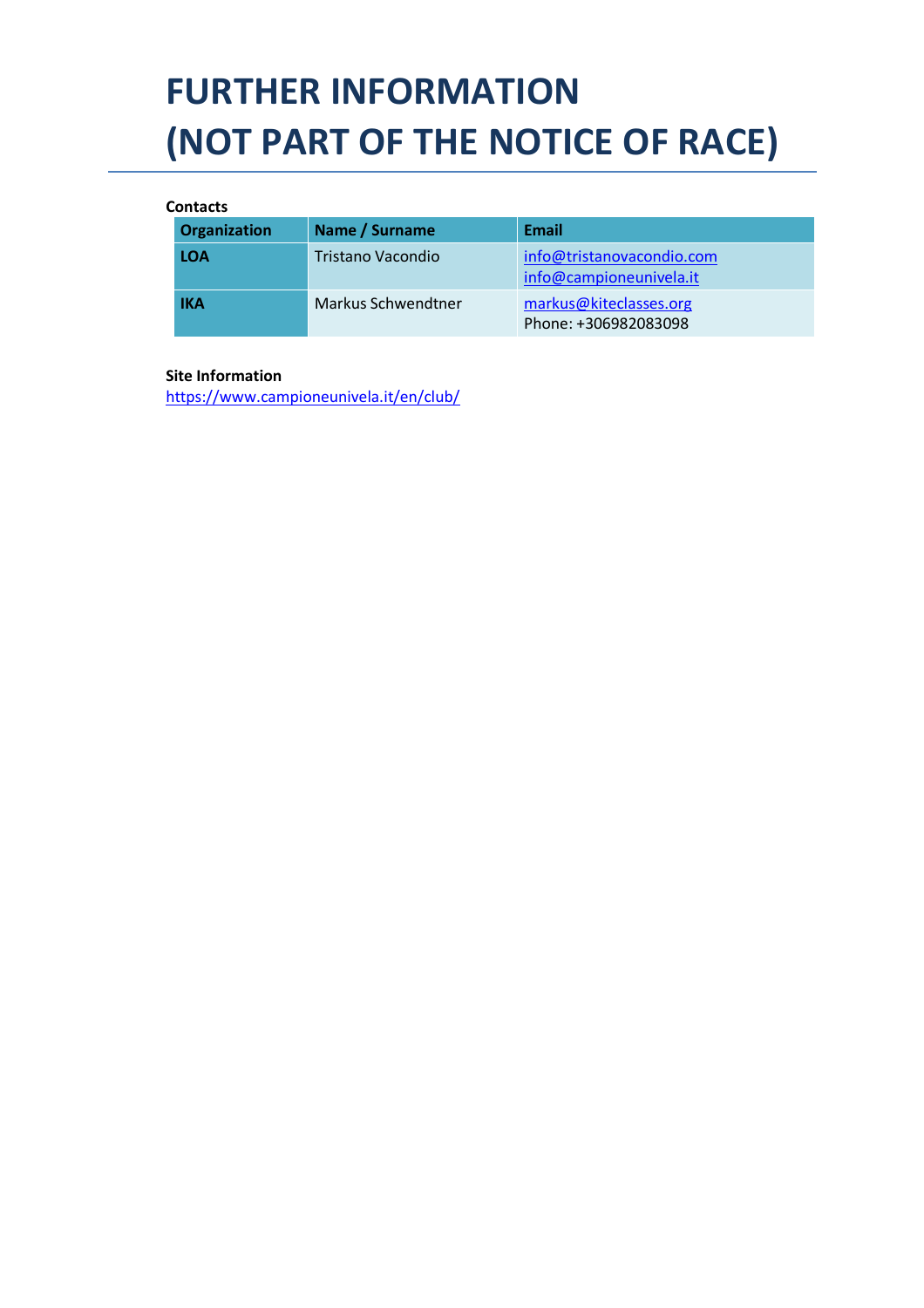### **ADDENDUM FMS KITEBOARDING MEDAL SERIES**

*(Version 28 March 2022) – This addendum applies to all medal series races and all pre-race or postrace activities related to them. The rules of this addendum override any conflicting rules in the notice of race and the sailing instructions. This changes rule 63.7.* 

#### **FMS 1 SCORING INFORMATION**

 At the finishing line, the race committee will display each kiteboard's finishing place or score in the race, together with flag B and one sound. The scoring information and flag B will be displayed for one minute and removed with one sound. If the race committee changes the scoring information while it is displayed, it will display flag L with one sound. The scoring information and flag B will continue to be displayed for one minute after any changes are made.

#### **FMS 2 PROTESTS AND REQUESTS FOR REDRESS**

- FMS 2.1 Protests and requests for redress need not be in writing. The protest committee may schedule the hearing, inform the parties of the time and place of the hearing, take evidence, conduct the hearing, and communicate its decision in any way it considers appropriate, which may be orally. This changes rules 61.2, 62.2, 63 and 65.
- FMS 2.2 Hearing requests concerning incidents in the racing area shall be delivered to the race committee finishing vessel during the display of flag B. Other hearing requests shall be delivered to the protest committee station as soon as reasonably possible after learning of the reasons for making them. The protest committee shall extend the time limit if there is good reason to do so. This changes rules 61.2, 61.3 and 62.2.
- FMS 2.3 (a) When the race committee receives a notification of protest or request for redress, it will promptly display a yellow flag with one sound and inform the protest committee. The hearing will start at the protest committee station within five minutes after the flag has been displayed unless the protest committee decides otherwise.
	- (b) If no protest or request for redress is received when flag B is removed, the race committee will display a green and white flag with one sound.
- FMS 2.4 A member of the protest committee who is a witness may give evidence remotely.
- FMS 2.5 After making its decision, the protest committee will display any penalties imposed or redress given together with flag L and one sound.
- FMS 2.6 Rule 66.2 is deleted.
- FMS 2.7 The time limit in rule N1.4 will be 1 minute.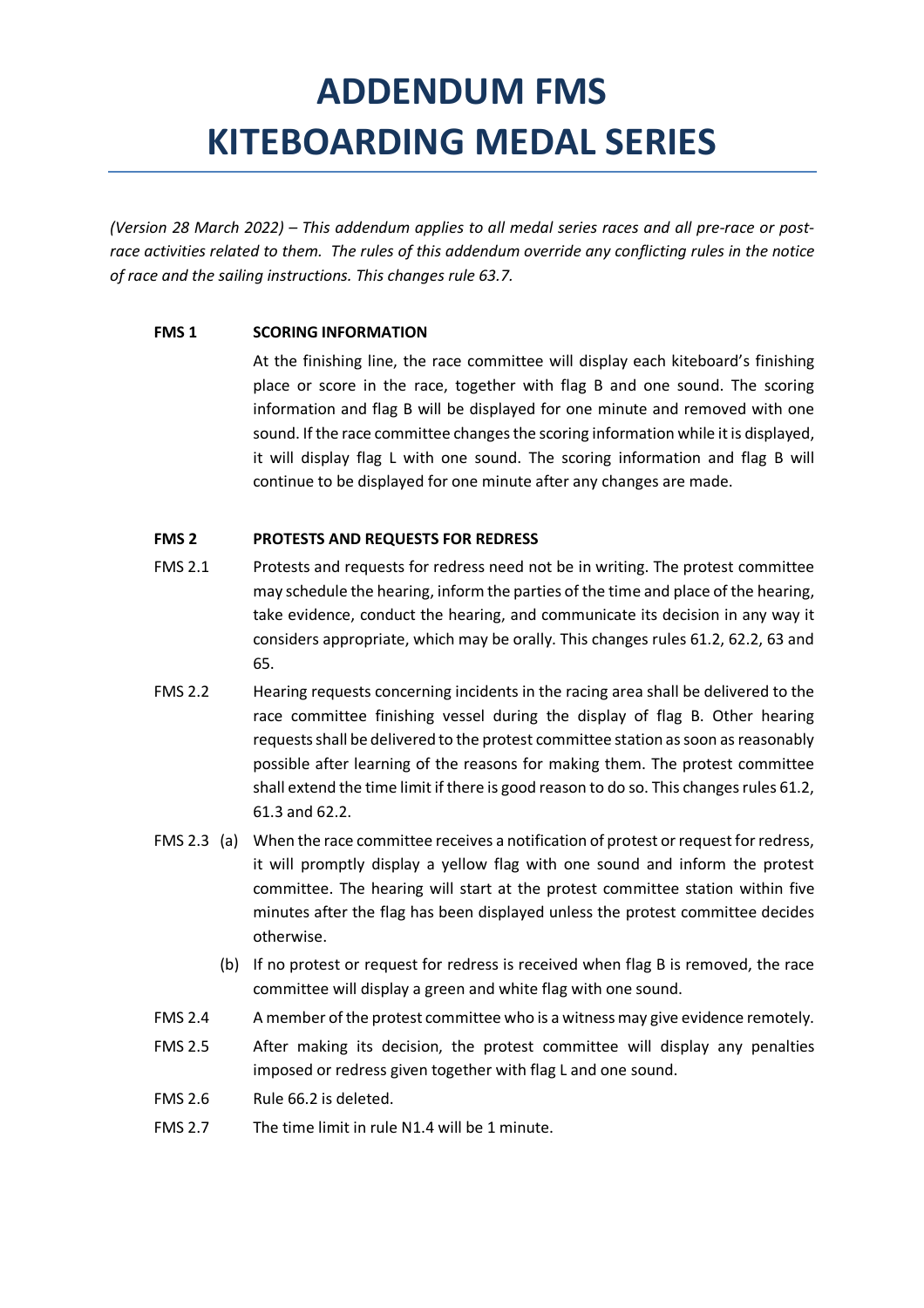### **ADDENDUM 1 COURSE DIAGRAMS**



**X 2: Start – Pp – 1p – Pp – 4s – Pp – 1p – Pp – 4s – Finish X 3: Start – Pp – 1p – Pp – 4s – Pp – 1p – Pp – 4s – Pp – 1p– Pp – 4s – Finish**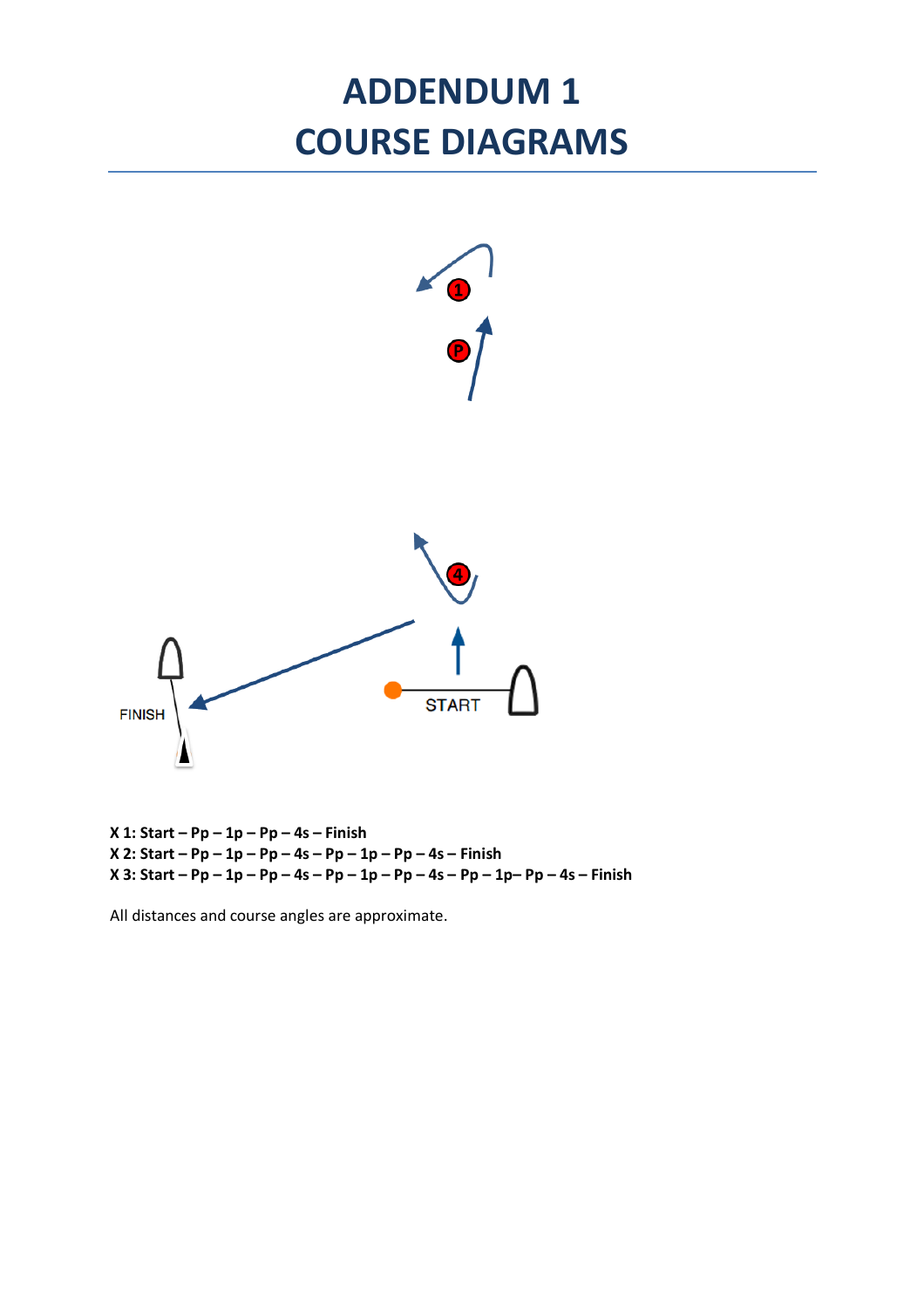

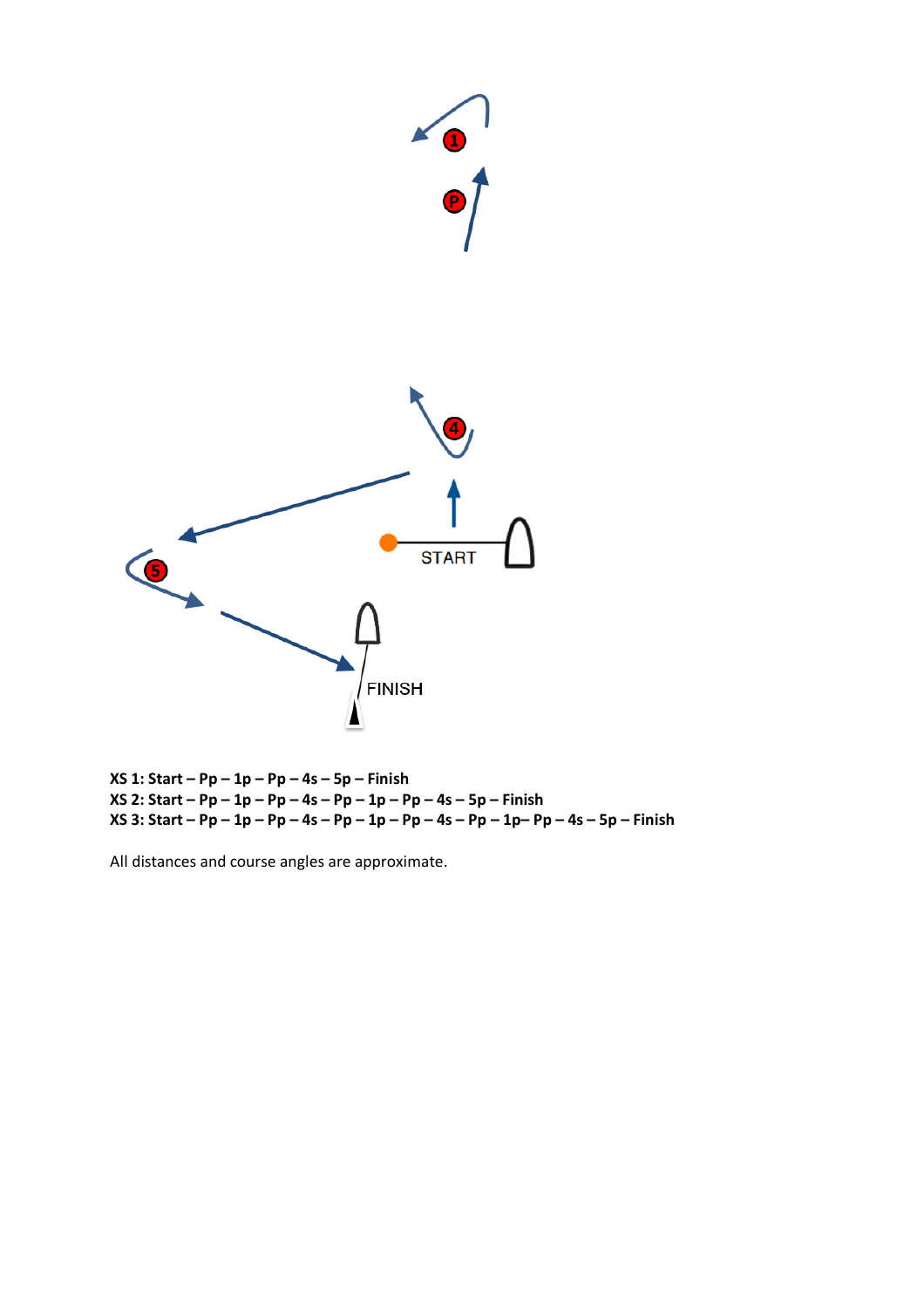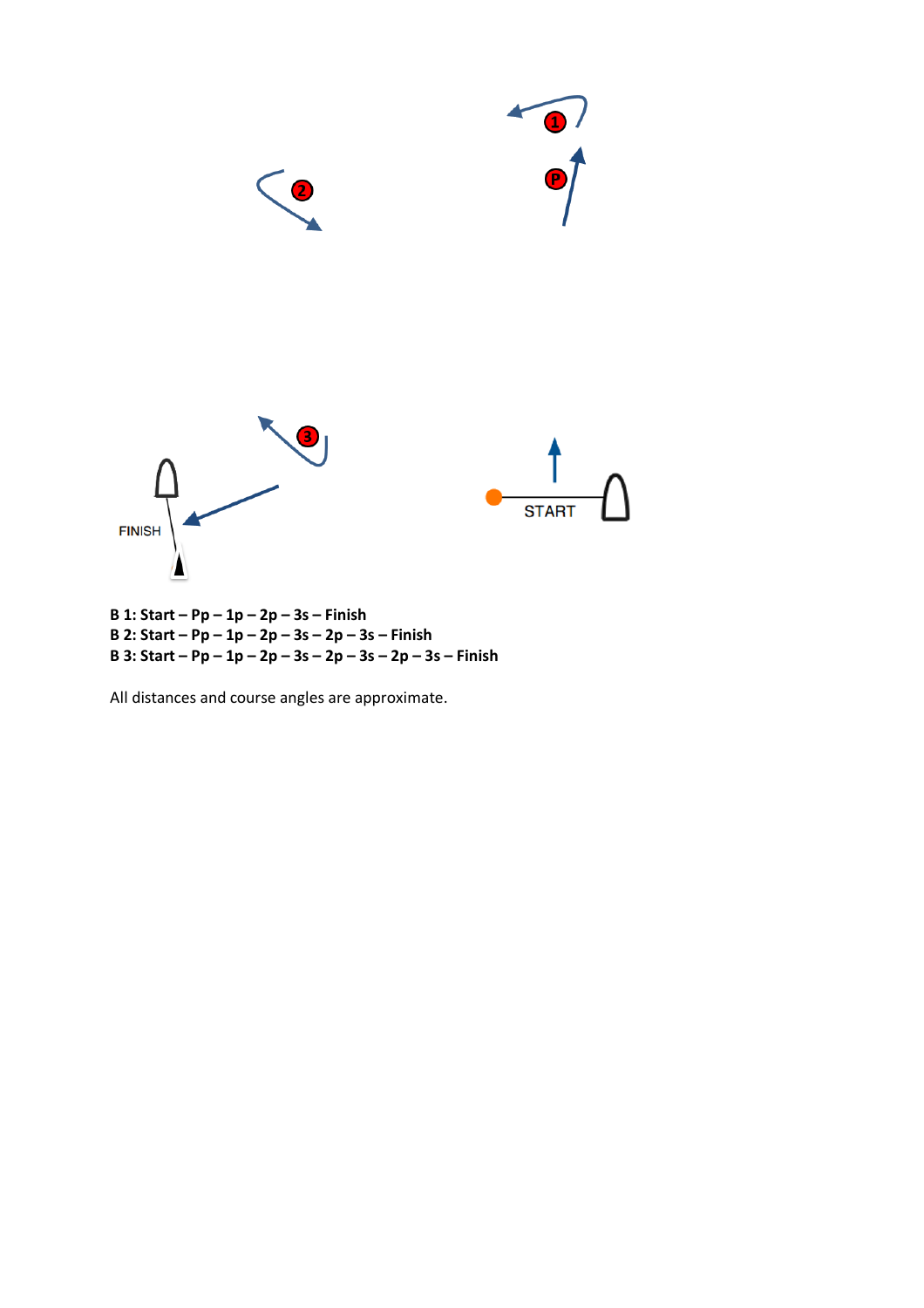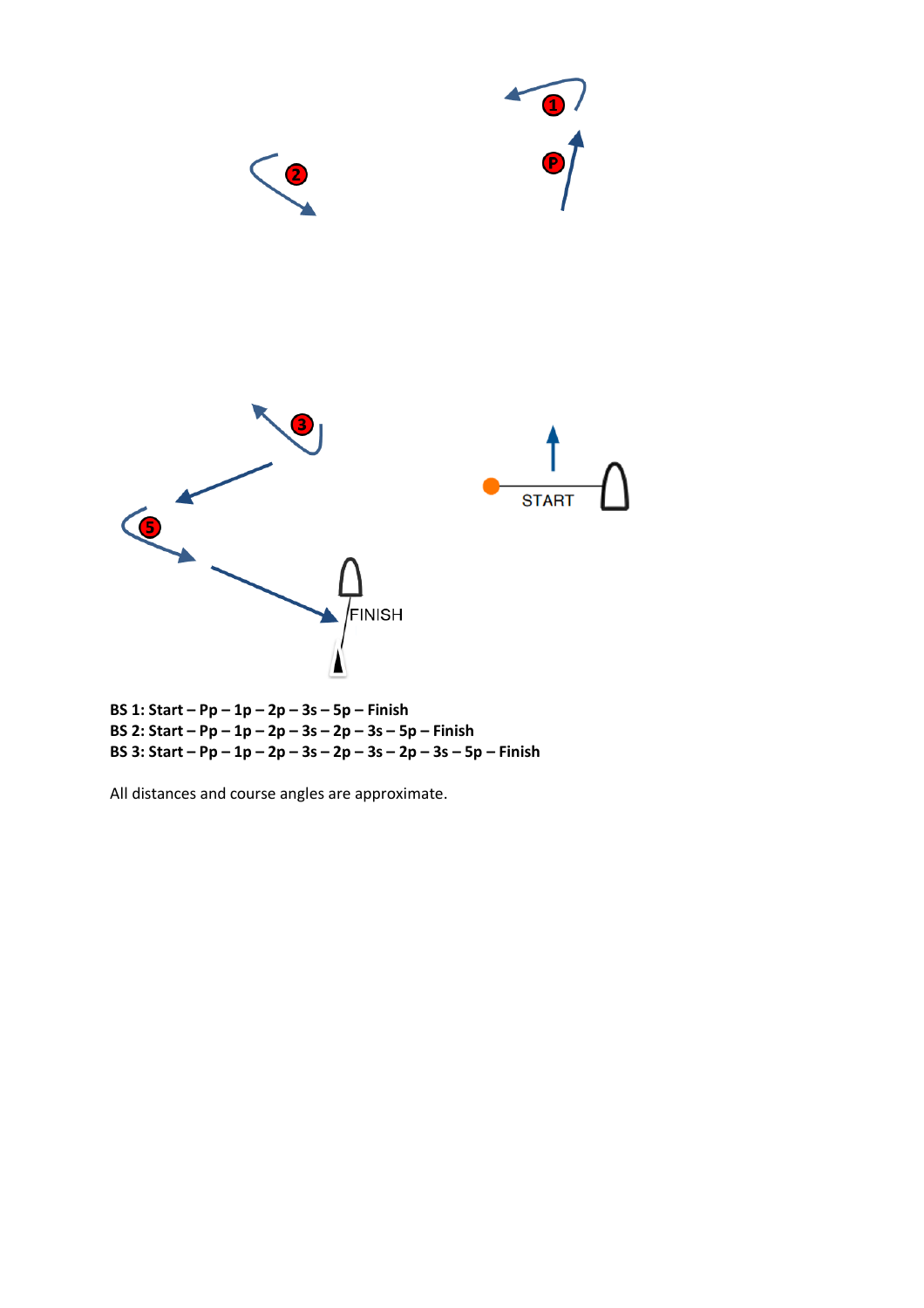### **ADDENDUM 2 COURSE AREA LIMITATIONS**

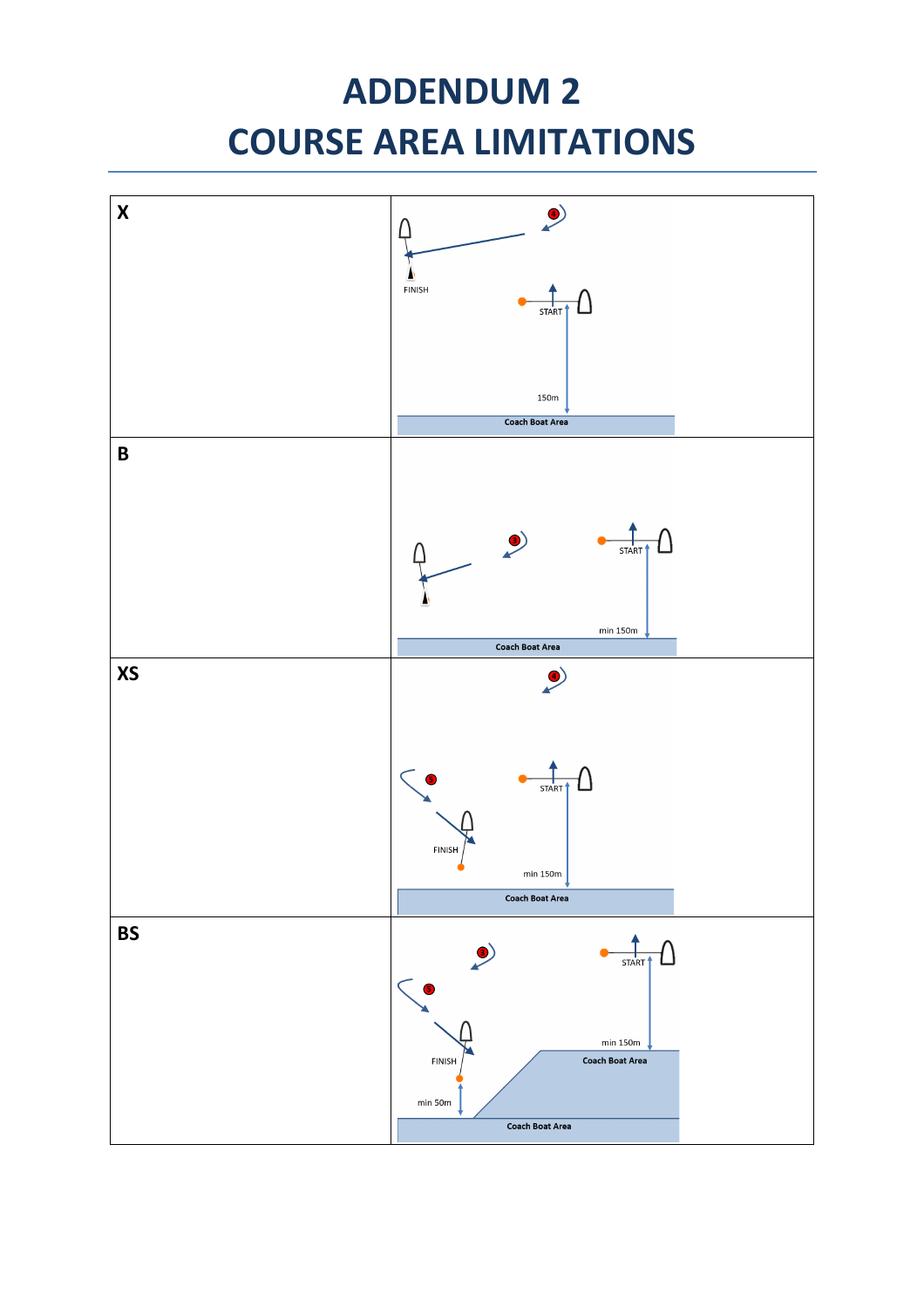## **ADDENDUM 3 SCHEDULE OF RACES**

| <b>Event Stage</b> | 24 June               | 25 June               | 26 June               |
|--------------------|-----------------------|-----------------------|-----------------------|
|                    | <b>Warning Signal</b> | <b>Warning Signal</b> | <b>Warning Signal</b> |
|                    | # of races            | # of races            | # of races            |
| <b>Qualifying</b>  | 0800                  |                       |                       |
|                    | 4                     |                       |                       |
| <b>Qualifying</b>  |                       | 0800                  |                       |
|                    |                       | 4                     |                       |
| <b>Final</b>       |                       |                       | 0800                  |
|                    |                       |                       | 4                     |

The times of the first warning signals will be updated before the Technical Meeting.

The schedule of races may be amended at any time pending weather conditions.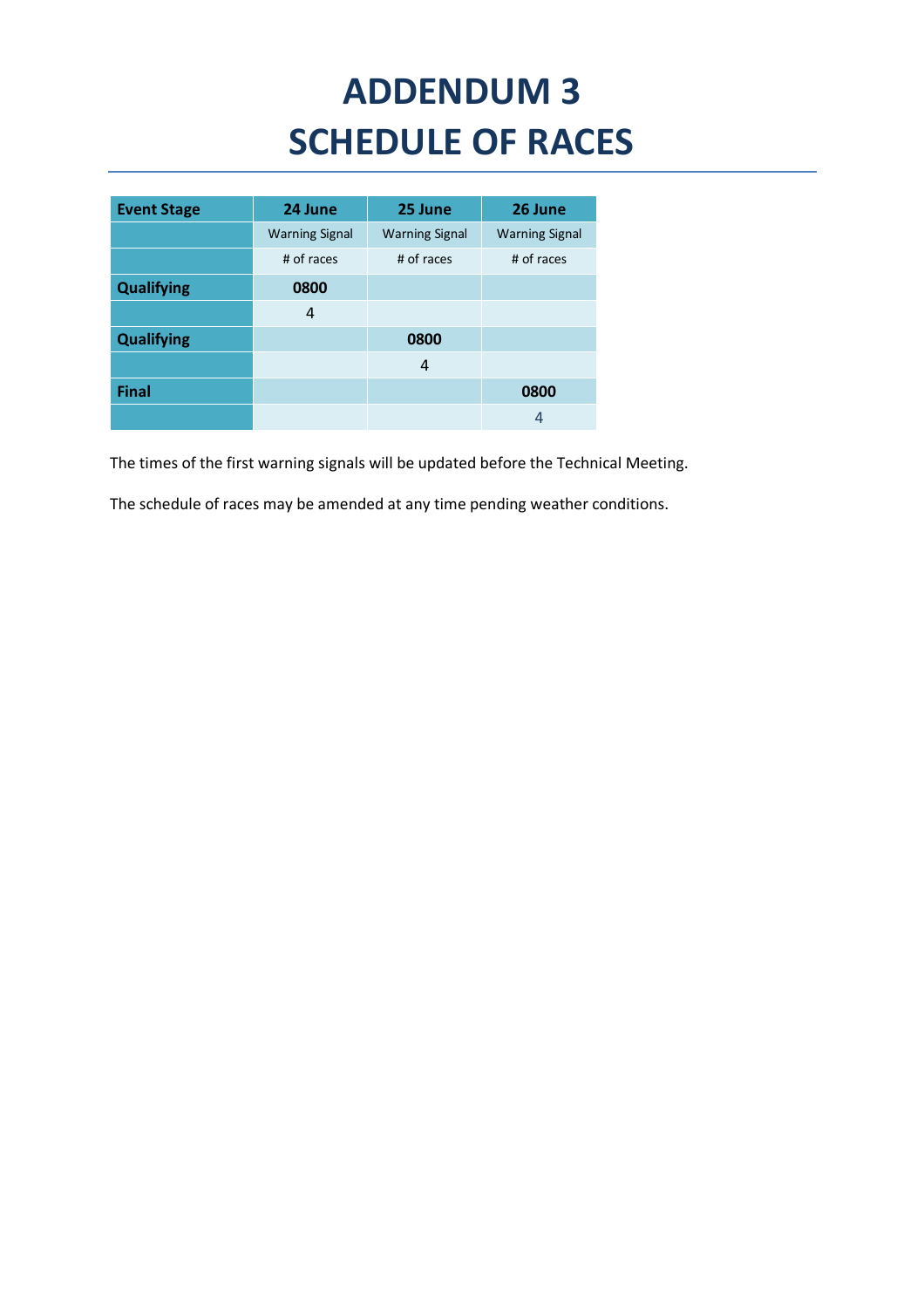### **ADDENDUM 4 COURSE AREA AND VENUE MAP**

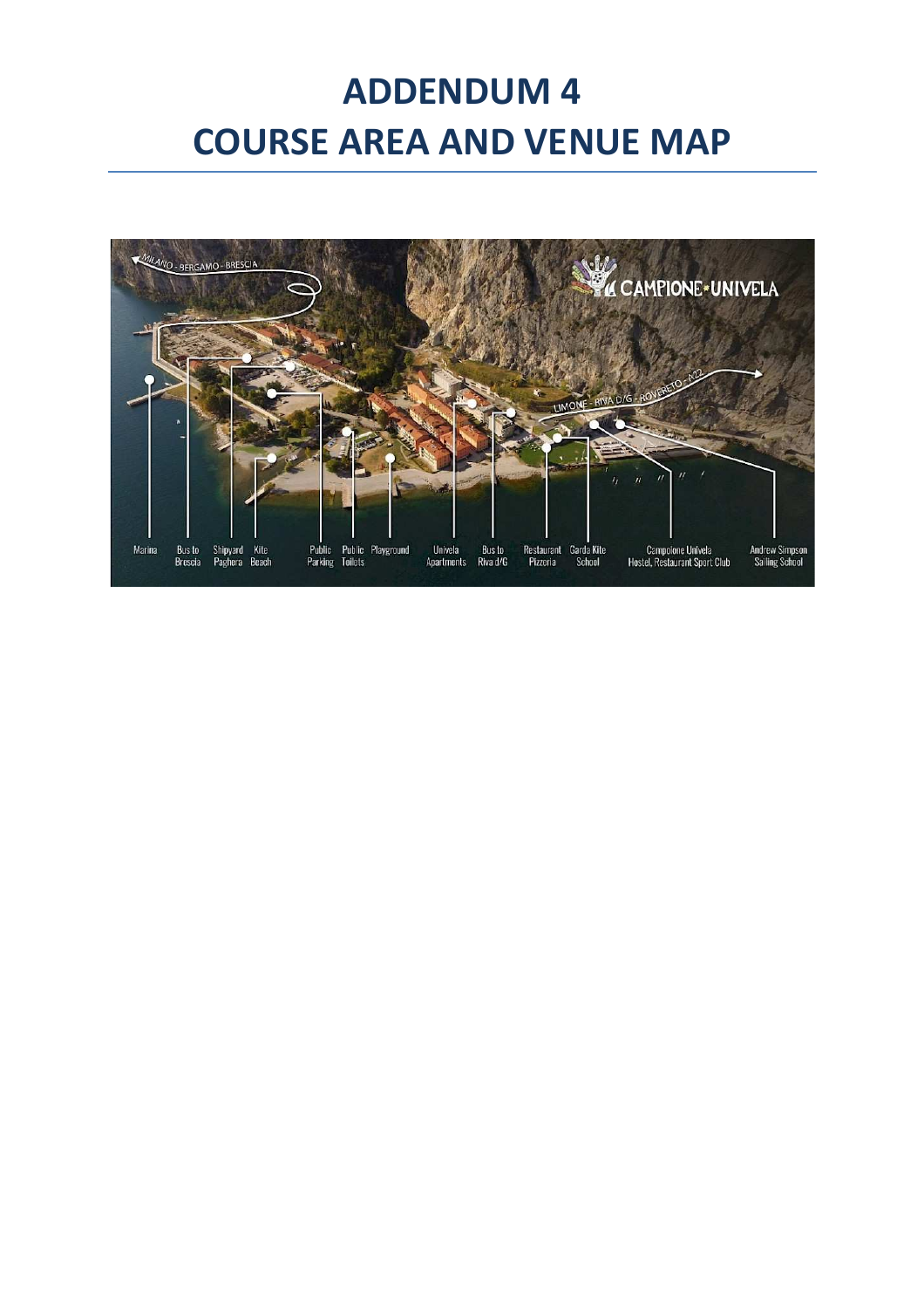### **ADDENDUM 5 NOT IN USE**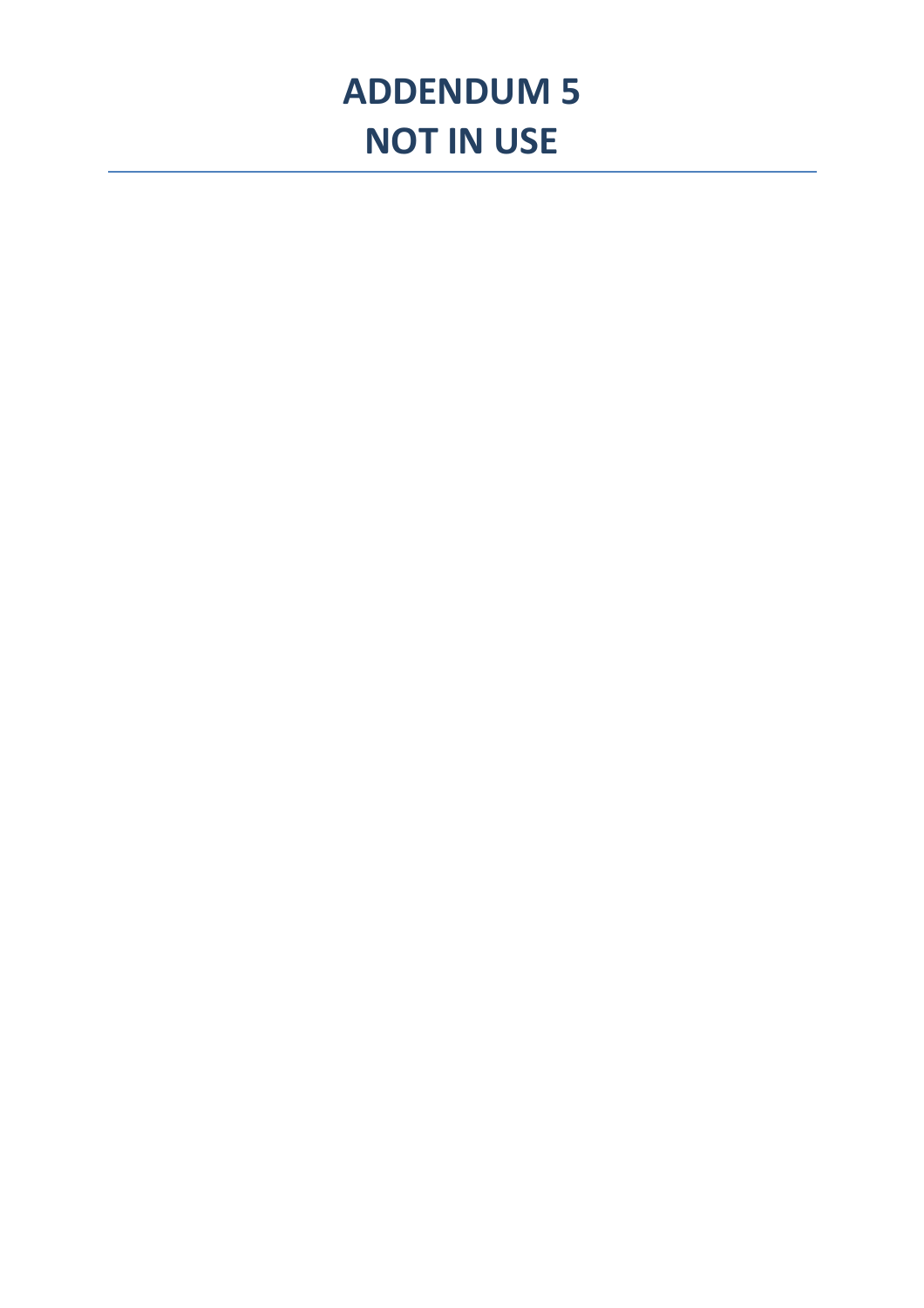### **ADDENDUM 6 NOT IN USE**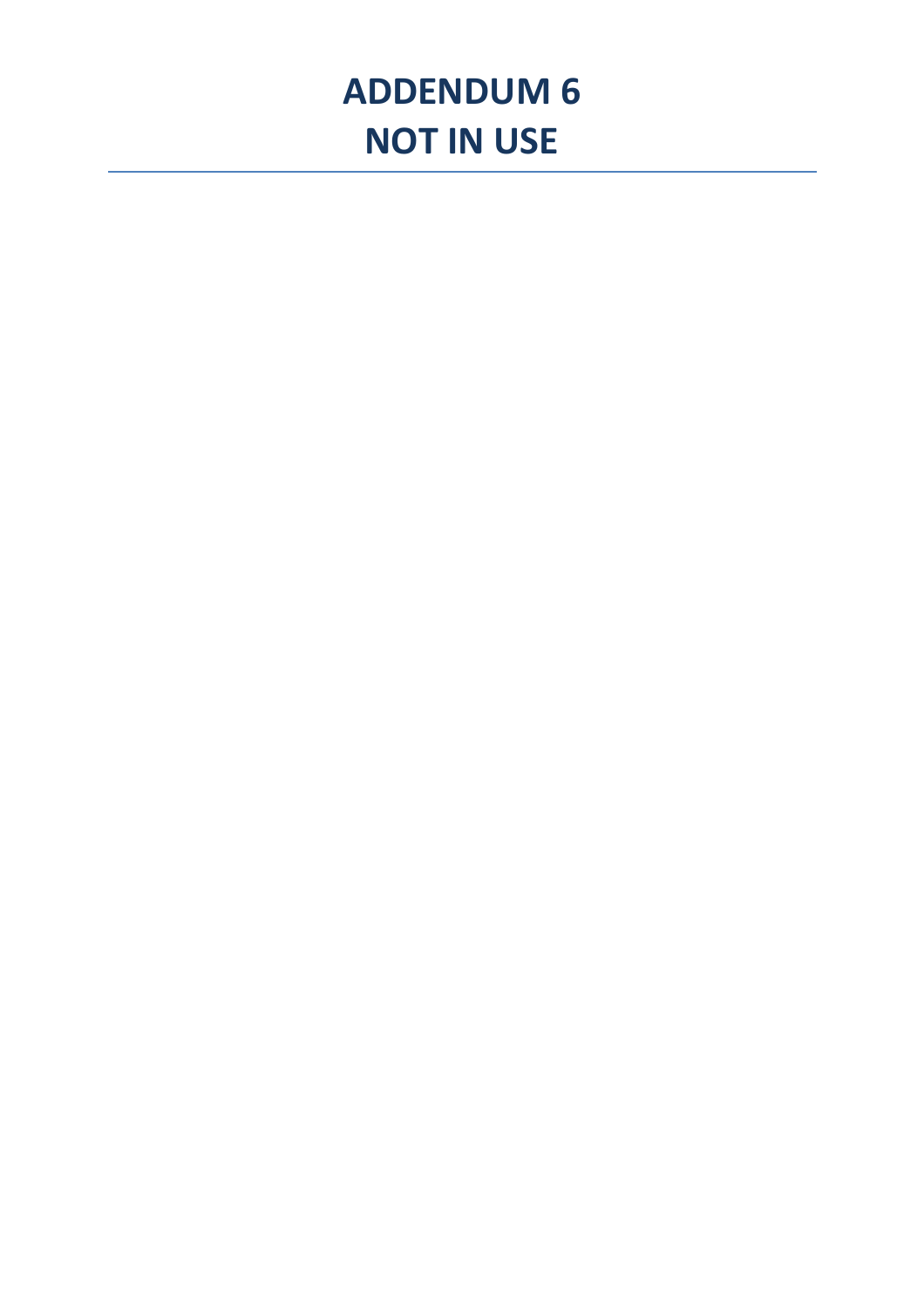## **ADDENDUM 7 SINGLE SERIES**

#### 1. Single Series

The Single Series may be divided into a Qualifying Series and a Final Series.

- 1.1 When there is a Final Series, it will be scheduled for the **one/two** last racing days.
- 1.2 When the format includes a Qualifying Series:
	- a) On the first day of racing, kiteboards will be assigned to fleets yellow, blue, red etc., of, as nearly as possible, equal size and ability. Assignments will be made by the race committee based on the kiteboards' current standing in the world ranking and will be posted at least 30 minutes before the first warning signal is made. Those assignments will not be grounds for redress. This changes RRS 62.1(a).
	- b) Kiteboards will be reassigned to fleets after each day of racing, except if only one race is completed. If all fleets have completed the same number of races, kiteboards will be reassigned on the basis of their ranks in the series. If all fleets have not completed the same number of races, the series scores for reassignment will be calculated for those races, numbered in order of completion, completed by all fleets. For three fleets, and similarly for any other number, reassignments will be made as follows:

| First          | Yellow |
|----------------|--------|
| Second         | Blue   |
| Third          | Red    |
| Forth          | Red    |
| Fifth          | Blue   |
| Sixth          | Yellow |
| Seventh Yellow |        |

etc.

- c) Reassignments of fleets will be based on the ranking available at 2100 on the day before they take effect, regardless of pending hearings.
- d) If all fleets have not completed the same number of races by the end of a day, the fleets with fewer races will continue racing the following day until all fleets have completed the same number of races. All kiteboards will thereafter race in the new fleets.
- e) If at the end of the Qualifying Series some kiteboards have more race scores than others, scores for the most recent races will be excluded so that all kiteboards have the same number of race scores.
- f) RRS A5.2 is changed so that the scores are based on the number of kiteboards assigned to the biggest fleet.
- 1.3 If 4 or more races are completed by each fleet at the end of the Qualifying Series:
	- a) Kiteboards will be assigned to fleets gold, silver, bronze etc., based on their Qualifying Series ranking. There will be the same number of fleets in in the Final Series as there were in the Qualifying Series. The Final Series fleets will have, as nearly as possible, equal size and the Gold fleet will not be smaller than any other fleet. Kiteboards with the best Qualifying Series ranks will race all Final Series races in fleet gold, kiteboards with the next-best Qualifying Series ranking will race in fleet silver, etc.
	- b) Any recalculation of rankings after kiteboards have been assigned to Final Series fleets will not affect the assignments except that a redress decision may promote a kiteboard to a higher fleet.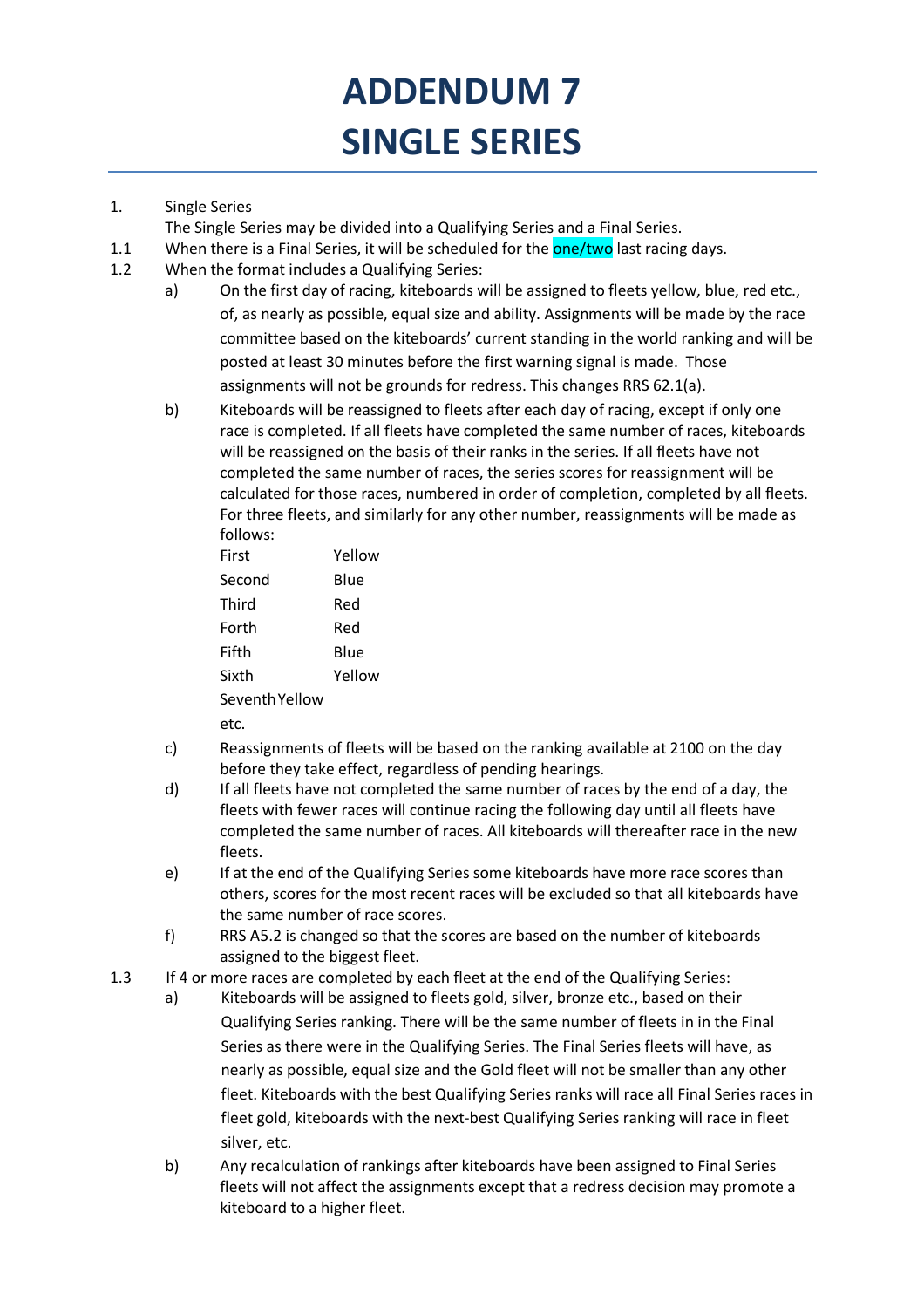- 1.4 A kiteboard's Opening Series score will be the total of her race scores except that:
	- when from 4 to 6 races have been completed her worst score will be excluded;
	- when from 7 to 10 races have been completed her two worst scores will be excluded;

● when 11 or more races have been completed her three worst scores will be excluded; however, not more than one score from phase Q3 may be excluded when less than five Q3 races have been completed, and not more than two scores from phase Q3 may be excluded when five or more Q3 races have been completed.

This changes RRS A2.

1.5 When there is a Final Series, kiteboards will be ranked in the order of the kiteboards competing in fleets gold, silver, bronze, etc. This may not apply to a kiteboard disqualified under RRS 6 or 69.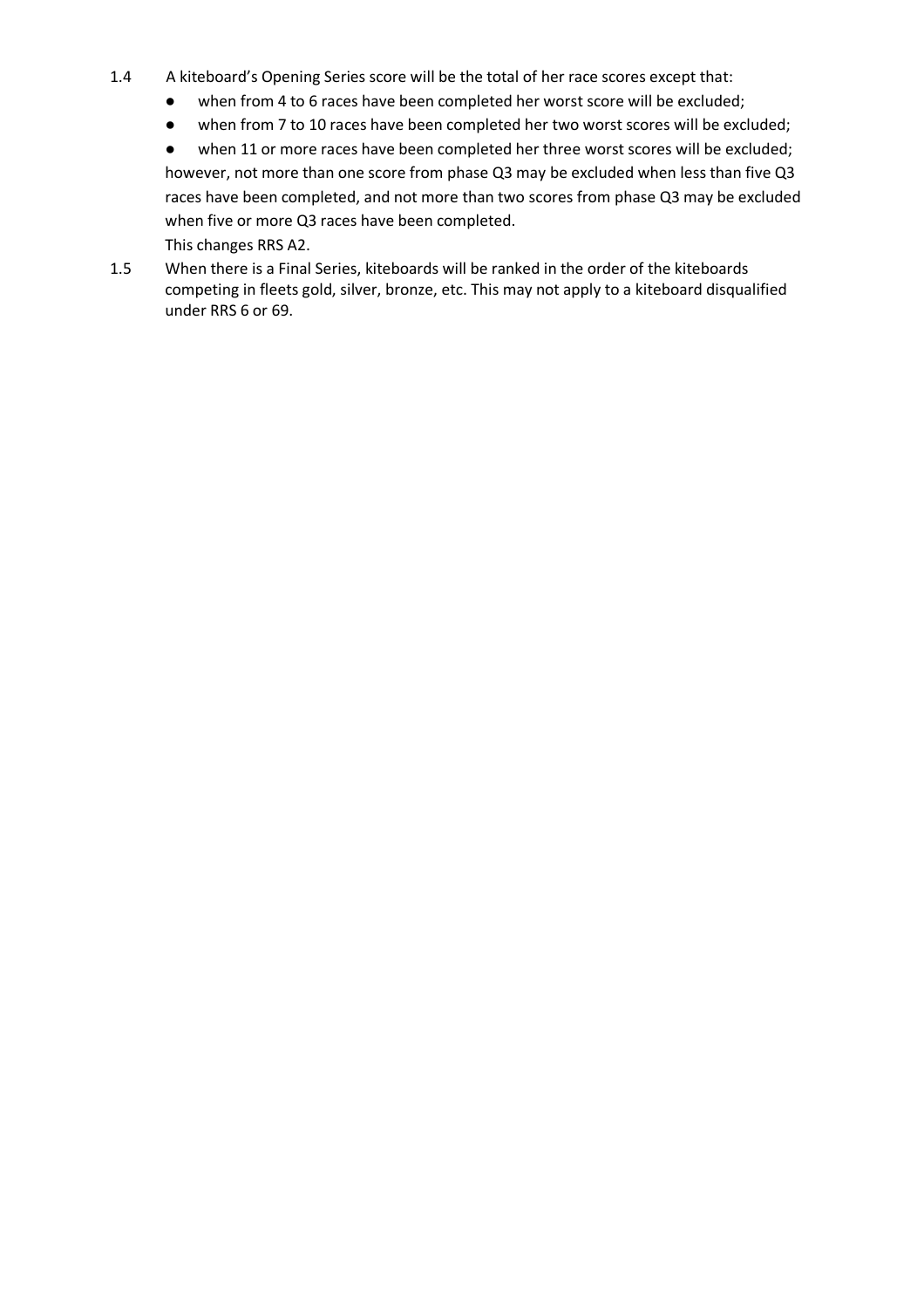## **ADDENDUM 8 PRIVACY NOTICE**

The International Kiteboarding Association takes the security and privacy of personal information very seriously. This Privacy Notice set out the basis on which any personal data obtained as a result of participating in this event will be processed. All processing will be in accordance with the applicable data protection legislation for the purposes for which the information was submitted. If and insofar as the IKA and the local organizing authority of an event records, processes and/or stores any data which is subject to data protection laws, the compliance with all corresponding laws and regulations is incumbent upon the local organizing authority.

#### **1. About this Privacy Notice**

- This is the privacy notice ("**Notice**") of the International Kiteboarding Association, Avenue des Alpes 62, 1820 Montreux, Switzerland ("**IKA**", "**we**", "**us**", "**our**").
- This policy explains when and why we collect personal information about event participants, how we use it and how we keep it secure and your rights in relation to it. We will post any changes we may make to this Notice on our Website or communicate them to you by email.
- We may collect, use and store your personal data, as described in this Privacy Notice and as described when we collect data from you.
- We reserve the right to amend this Privacy Notice from time to time without prior notice. You are advised to check our webistes regularly for any amendments (but amendments will not be made retrospectively).
- We will always comply with the General Data Protection Regulation (GDPR) when dealing with your personal data. For the purposes of the GDPR, we will be the "controller" of all personal data we hold about you.
- The Notice currently in place dates of 05<sup>th</sup> December 2018.

#### **2. What personal data do we collect from you?**

- We collect personal data that you provide to us in relation to registering for and participating in IKA events, such as by filling out a registration form or signing up for an email distribution list. Such personal data may consist of:
	- o contact information (such as name, physical address, email address, and mobile or other telephone number);
	- o gender, age/date of birth
	- o World Sailor ID, sponsor information
	- o emergency contact information
- Any information that you may provide voluntarily by filling in forms for your registration to an event, or by otherwise contacting IKA.

#### **3. How we protect your personal data**

- **●** In order to manage the participation in this event and other events, it may sometimes be necessary for us to transfer your personal data outside the European Union. However we will only do so in accordance with the GDPR. That is most likely to involve either approval by the EU Commission that the country to which your data is being transferred provides adequate protection for personal data or on the basis of standard clauses, required by the EU, with the organisation to which we are transferring your data.
- **●** We have implemented generally accepted standards of technology and operational security in order to protect personal data from loss, misuse, or unauthorised alteration or destruction.
- **●** Please note however that where you are transmitting information to us over the internet this can never be guaranteed to be 100% secure.
- **●** For any payments which we take from you online we will use a recognised online secure payment system.
- **●** We will notify you promptly in the event of any breach of your personal data which might expose you to serious risk.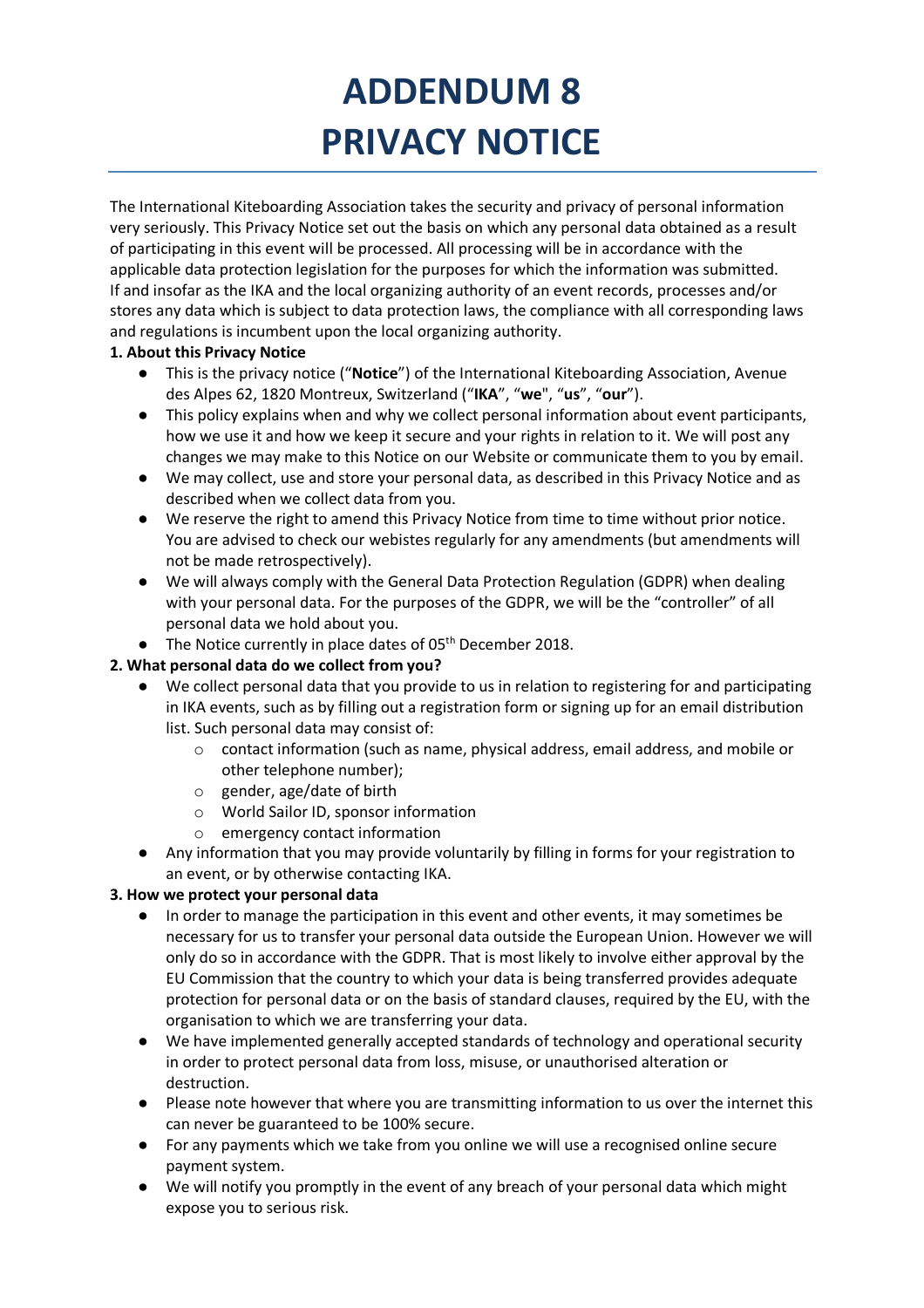#### **4. For which purposes do we process your personal data?**

- We process your personal data for the following purposes:
	- $\circ$  If you fill out a registration or contact form providing your name, email-address, telephone number, etc., we use your data for answering your questions, sending you information or performing other tasks you ask us to.
	- $\circ$  If you register for an event, then we process the data required for your registration, for example your name, address, email-address, profile picture, etc. to allow your registration and processing of your event results.
	- $\circ$  We process your personal data also to comply with and enforce applicable legal requirements, our Terms and Condition for Use, relevant industry standards, contractual obligations and our policies.
	- $\circ$  To provide results, calculatory and visual analyses, position monitoring and race analyses will be published with reference to your names and data.
	- o To inform you about upcoming events, event results, and general information related to the activities of the IKA.

#### **5. To whom do we disclose and transfer your personal data?**

- We will never sell your personal data. We will not share your personal data with any third parties without your prior consent (which you are free to withhold) except where we are required to do so by law or as set out in the paragraph above or in paragraphs 5.2 and 5.3 below.
- We may pass your personal data to third parties who are service providers, agents and subcontractors to us for the purposes of completing tasks and providing services to you on our behalf (e.g. managing protests, calculating results and providing tracking information and analysis, media productions). We do this for the purpose of our legitimate interests in operating this event and for performing our responsibilities with you. However, we disclose only the personal data that is necessary for the third party to deliver the service and we require them to keep your information secure and not to use it for their own purposes. It is possible that third parties may themselves engage others (subprocessors) to process your data. Where this is the case third parties will be required to have arrangements with their sub-processor(s) that ensure your information is kept secure and not used for their own purposes.
- We may disclose your personal data to the following recipients or categories of recipients acting on our behalf and/or as partners (processors), limited to the purpose of the execution of their obligations, which are contractually bound to adhere to an adequate level of data protection when processing your personal data:
	- o Trac Trac
	- o Manage2Sail
	- o Racingrulesofsailing.org
	- o Paypal
	- o Stripe
	- o World Sailing and its Member National Authorities
	- o National and Continental Associations
- We may disclose your personal data if we are under a duty to disclose or share your personal data in order to comply with any legal obligation, or in order to enforce or apply our terms of use and other agreements; or to protect the rights, property, or safety of IKA. This includes exchanging data with other companies and organizations for the purposes of fraud protection and credit risk reduction.
- We may internationally transfer your personal data, including to countries that are not considered providing an adequate level of data protection by the relevant regulatory bodies, for example to countries not considered by the European Commission or the Swiss Federal Data Protection and Information Commissioner to be providing such level. In such case, we ensure the adequate protection of your personal data by having the recipients adhere to binding contractual obligations in accordance with applicable standards approved by the relevant regulatory bodies or by relying on other safeguards, such as self-certifications, approved by the relevant regulatory bodies.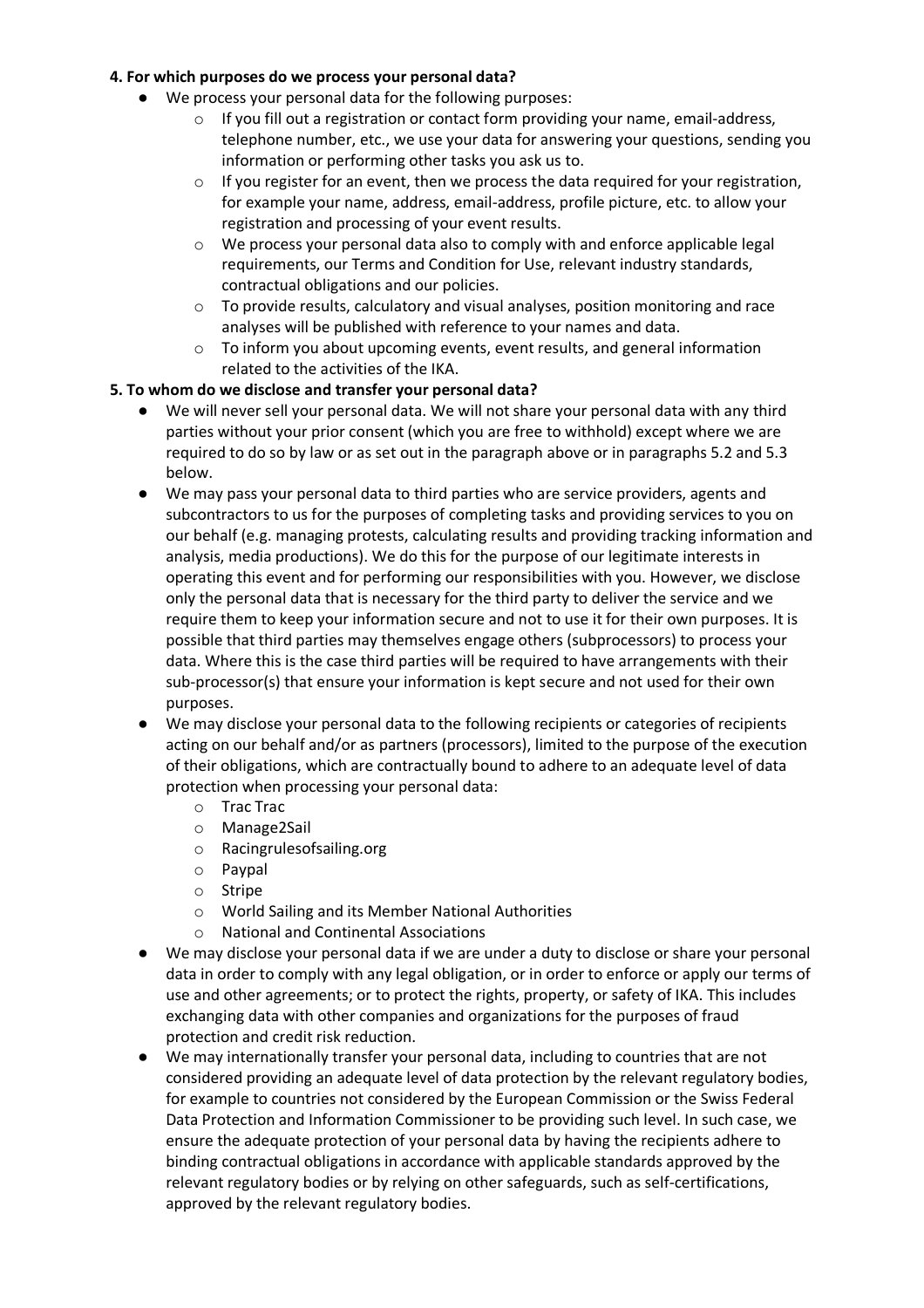#### **6. For how long do we process your personal data?**

We process your personal data as long as you are a participant of the event and for as long afterwards as it is in the IKAs' legitimate interest to do so in order to inform you about future events and event results, or for as long as is necessary to comply with our legal obligations. We will review your personal data every year to establish whether we are still entitled to process it. If we decide that we are not entitled to do so, we will stop processing your personal data except that we will retain your personal data in an archived form in order to be able to comply with future legal obligations e.g. compliance with tax requirements and exemptions, and the establishment, exercise or defence of legal claims.

#### **7. When do we require your personal data?**

If you wish to participate in an IKA event, then we are required to obtain from you certain personal data to allow us to create and administrate it, for example, your name, address, or contact information. Should you decide not to provide us the required information, you may not be able to participate in this event.

#### **8. What are your rights?**

- You have the right:
	- o to request from us access to and rectification or deletion of your personal data;
	- $\circ$  to request us to restrict the processing of your personal data, in particular to object to the processing of your personal data for direct marketing purposes; and
	- $\circ$  to request from us to provide you or any person or entity you appointed with a digital file of your personal data (data portability).
- You may withdraw your consent that allows us to process your personal data for the indicated purposes at any time.
- To exercise the above rights, you may contact us as indicated below.
- You also have the right to lodge a complaint with the competent authority.

#### **9. How can you contact us?**

For any questions or to exercise your rights, you may contact us as follows:

Postal address: International Kiteboarding Association, Avenue des Alpes 62, 1820 Montreux, Switzerland

Telephone number: +306982083098

Email-address: info@internationalkiteboarding.org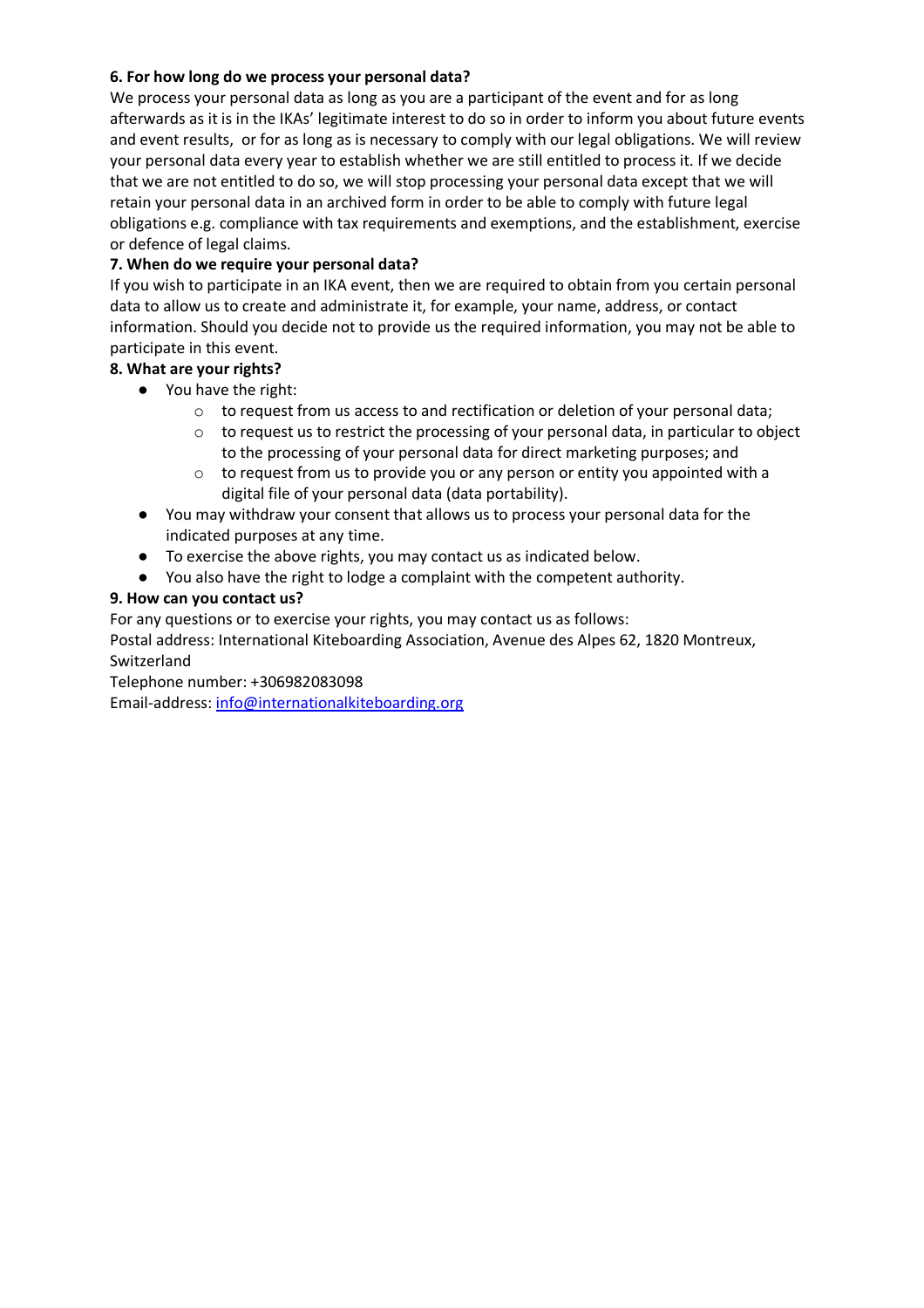### **COACH REGISTRATION FORM**

| Event:                |  |
|-----------------------|--|
| First Name:           |  |
| Last (Family) Name:   |  |
| Nationality:          |  |
| Sex (male/female):    |  |
| Date of Birth:        |  |
| Email:                |  |
| Phone Number:         |  |
| Sailors representing: |  |
|                       |  |

#### **Terms and Conditions**

By submitting this form I acknowledge that I have carefully read, understand and agree to the terms in the 'Notice of Race' and 'Support Team Regulations'.

I acknowledge specifically but not limited to:

I will carry and use all safety equipment required by the event organizers and Notice of Race, including, but not limited to, personal flotation devices and VHF radio communication equipment.

I agree to recognize and abide by the principles of sportsmanship and fair play at all times.

I understand that the safety of all sailors is of the highest importance and agree to render aid to any sailor in need of assistance

Date: \_\_\_\_\_\_\_\_\_\_\_\_\_\_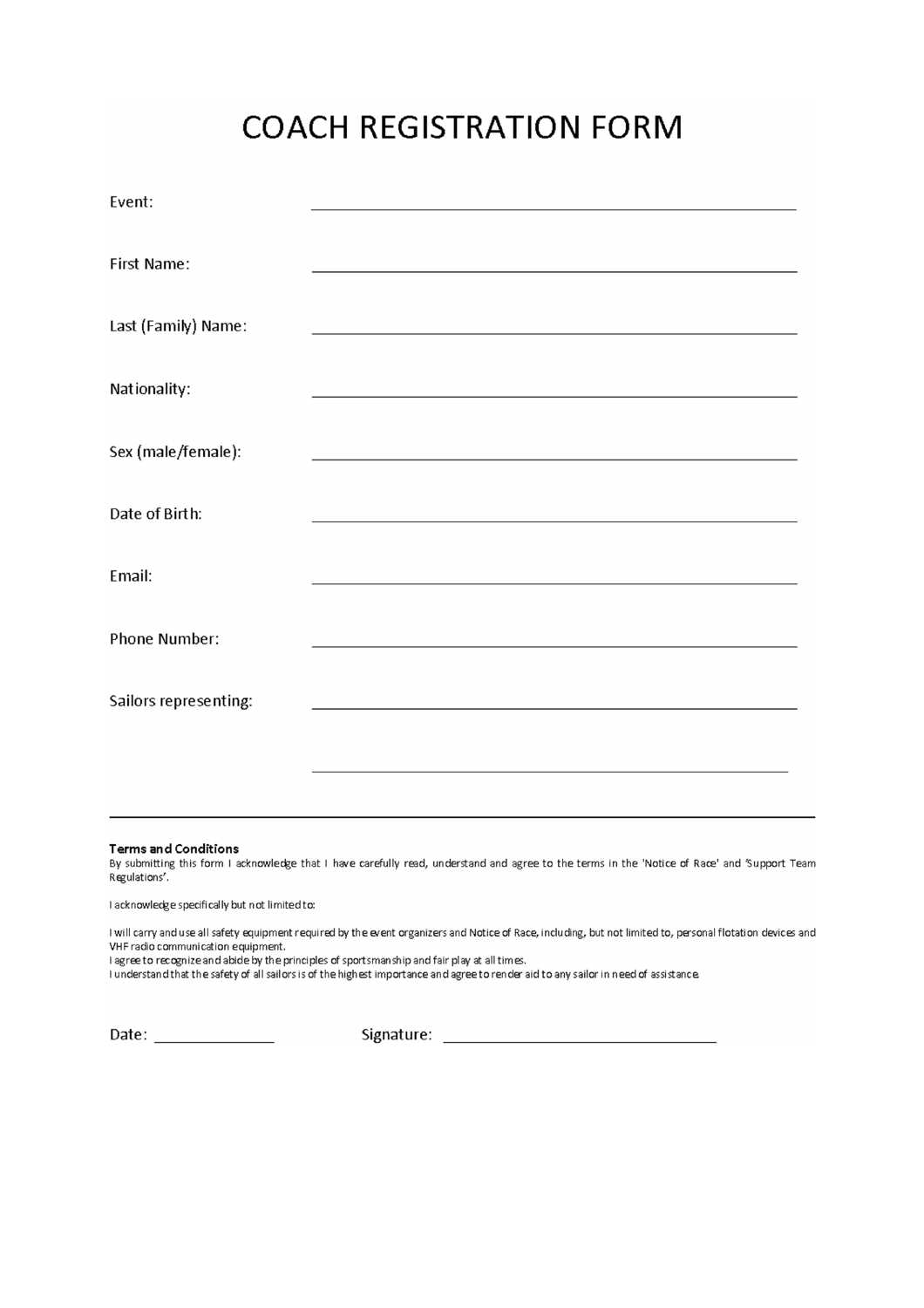



### **Event Name: Event Date and Location:**

#### *NB To be completed by the parent / guardian of all entrants under 18 years of age.*

| <b>Competitor Name</b>                                         |  |
|----------------------------------------------------------------|--|
| Name of the responsible adult attending<br>event               |  |
| Mobile phone number of responsible<br>adult (inc country code) |  |
| Name of parent/guardian                                        |  |
| <b>Address</b>                                                 |  |
| Mobile phone number<br>(inc country code)                      |  |
| Daytime phone number<br>(inc country code)                     |  |
| <b>Evening phone number</b><br>(inc country code)              |  |

#### **Agreement**

I, the *parent / guardian* have legal custody of *the minor* . I hereby authorise the *responsible adult* to act as my nominated person at *the championship* . I agree that this authorisation shall remain in effect for the duration of *the minor's* participation in *the championship* and related activities and shall not be revoked before the end of *the event* .

**Non-Liability of the club and the class** 

I agree that in no event will *the club* or *the class* , their parent companies, affiliates, or the partners, owners, directors, officers, employees, agents and committee persons have any liability whatsoever arising from or in connection with any action or non-action of the *responsible adult* .

I, the *parent / guardian* understand and agree to the terms of entry as detailed in the Notice of Race and sailing instructions and confirm that the "Agreement" in form 1 shall be binding on him/her. I further confirm that the *responsible adult* will accompany *the minor* for the duration of *the event* .

By signing I certify that I have carefully read, understand and agree to the above agreement and non-liability statement.

#### **Signature Date**

The Appointed Person accompanying the competitor should present and sign this form at Event Registration **to acknowledge their acceptance of responsibility for** *the above named competitor*

#### **Signature Date**